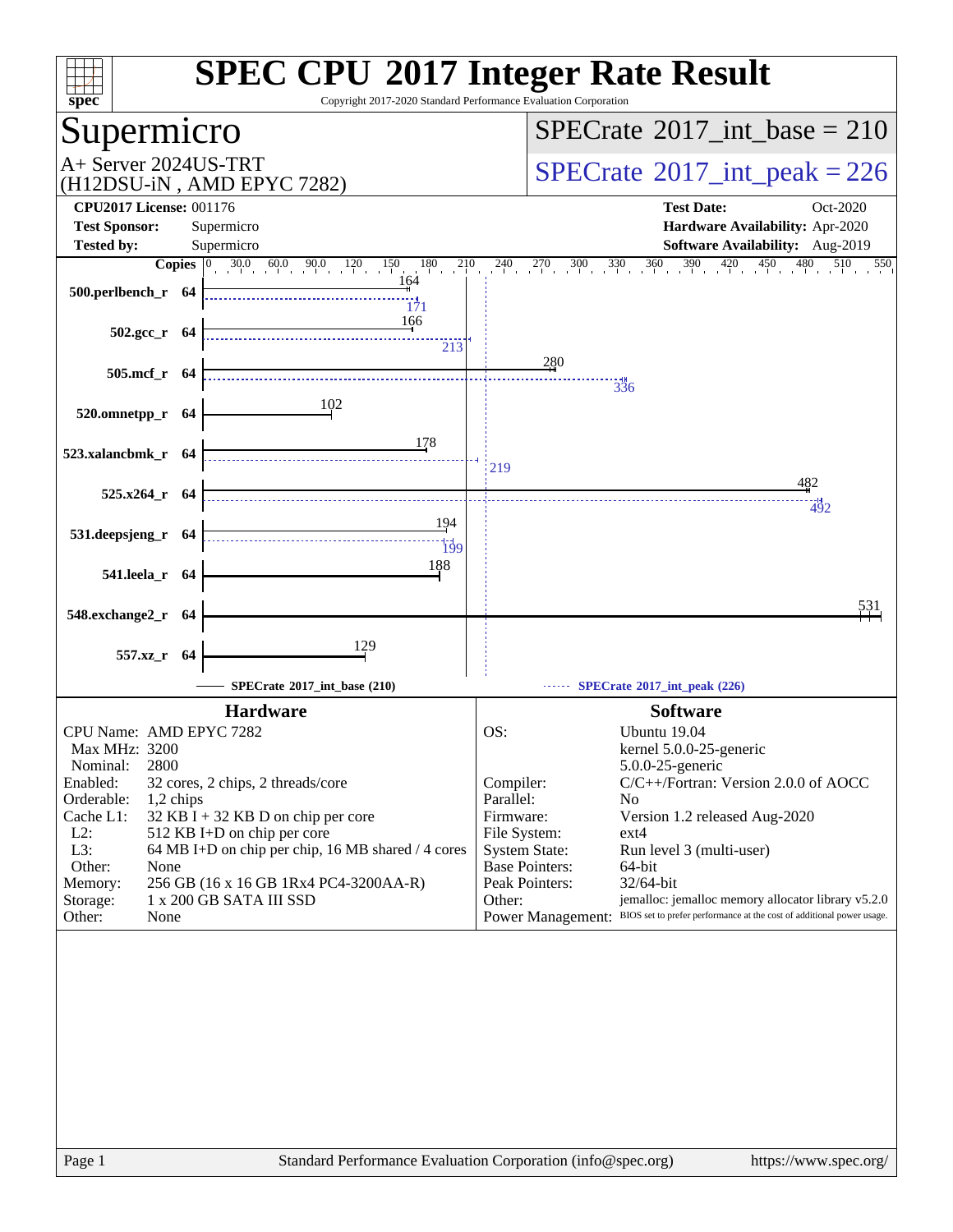

Copyright 2017-2020 Standard Performance Evaluation Corporation

#### Supermicro

# (H12DSU-iN , AMD EPYC 7282)

#### $SPECTate$ <sup>®</sup>[2017\\_int\\_base =](http://www.spec.org/auto/cpu2017/Docs/result-fields.html#SPECrate2017intbase) 210

A+ Server 2024US-TRT  $\begin{array}{|l|l|}\n\hline\n\text{A+ Server 2024US-TRT}\n\hline\n\text{A+ M1} & \text{A} & \text{B+ B} & \text{SPECrate} \end{array}$  $\begin{array}{|l|l|}\n\hline\n\text{A+ Server 2024US-TRT}\n\hline\n\text{A+ M1} & \text{A} & \text{B+ B} & \text{SPECrate} \end{array}$  $\begin{array}{|l|l|}\n\hline\n\text{A+ Server 2024US-TRT}\n\hline\n\text{A+ M1} & \text{A} & \text{B+ B} & \text{SPECrate} \end{array}$ 

**[CPU2017 License:](http://www.spec.org/auto/cpu2017/Docs/result-fields.html#CPU2017License)** 001176 **[Test Date:](http://www.spec.org/auto/cpu2017/Docs/result-fields.html#TestDate)** Oct-2020 **[Test Sponsor:](http://www.spec.org/auto/cpu2017/Docs/result-fields.html#TestSponsor)** Supermicro **[Hardware Availability:](http://www.spec.org/auto/cpu2017/Docs/result-fields.html#HardwareAvailability)** Apr-2020 **[Tested by:](http://www.spec.org/auto/cpu2017/Docs/result-fields.html#Testedby)** Supermicro **[Software Availability:](http://www.spec.org/auto/cpu2017/Docs/result-fields.html#SoftwareAvailability)** Aug-2019

#### **[Results Table](http://www.spec.org/auto/cpu2017/Docs/result-fields.html#ResultsTable)**

|                                                         | <b>Base</b>   |                |       |                |       |                | <b>Peak</b> |               |                |              |                |              |                |              |
|---------------------------------------------------------|---------------|----------------|-------|----------------|-------|----------------|-------------|---------------|----------------|--------------|----------------|--------------|----------------|--------------|
| <b>Benchmark</b>                                        | <b>Copies</b> | <b>Seconds</b> | Ratio | <b>Seconds</b> | Ratio | <b>Seconds</b> | Ratio       | <b>Copies</b> | <b>Seconds</b> | <b>Ratio</b> | <b>Seconds</b> | <b>Ratio</b> | <b>Seconds</b> | <b>Ratio</b> |
| 500.perlbench_r                                         | 64            | 626            | 163   | 619            | 165   | 620            | 164         | 64            | 597            | 171          | 595            | 171          | 598            | 170          |
| 502.gcc_r                                               | 64            | 543            | 167   | 544            | 166   | 545            | 166         | 64            | 425            | 213          | 425            | 213          | 425            | 213          |
| $505$ .mcf r                                            | 64            | 374            | 277   | 370            | 280   | 368            | 281         | 64            | 308            | 336          | 309            | 334          | 306            | 338          |
| 520.omnetpp_r                                           | 64            | 820            | 102   | 822            | 102   | 821            | <b>102</b>  | 64            | 820            | 102          | 822            | 102          | 821            | <b>102</b>   |
| 523.xalancbmk r                                         | 64            | 381            | 178   | 379            | 178   | 380            | 178         | 64            | 309            | 219          | 309            | 219          | 309            | 219          |
| 525.x264 r                                              | 64            | 232            | 483   | 233            | 481   | 232            | 482         | 64            | 227            | 493          | 228            | <u>492</u>   | 229            | 490          |
| 531.deepsjeng_r                                         | 64            | 378            | 194   | 378            | 194   | 379            | 194         | 64            | 368            | 199          | 382            | 192          | 368            | 199          |
| 541.leela r                                             | 64            | 562            | 189   | 562            | 188   | 563            | 188         | 64            | 562            | 189          | 562            | 188          | 563            | 188          |
| 548.exchange2_r                                         | 64            | 310            | 540   | 316            | 531   | 320            | 524         | 64            | 310            | 540          | 316            | 531          | 320            | 524          |
| 557.xz r                                                | 64            | 536            | 129   | 536            | 129   | 536            | 129         | 64            | 536            | <b>129</b>   | 536            | 129          | 536            | 129          |
| $SPECrate^{\circ}2017$ int base =                       |               |                | 210   |                |       |                |             |               |                |              |                |              |                |              |
| $\sim$ $\sim$ $\sim$ $\sim$ $\sim$ $\sim$ $\sim$ $\sim$ |               |                |       |                |       |                |             |               |                |              |                |              |                |              |

**[SPECrate](http://www.spec.org/auto/cpu2017/Docs/result-fields.html#SPECrate2017intpeak)[2017\\_int\\_peak =](http://www.spec.org/auto/cpu2017/Docs/result-fields.html#SPECrate2017intpeak) 226**

Results appear in the [order in which they were run](http://www.spec.org/auto/cpu2017/Docs/result-fields.html#RunOrder). Bold underlined text [indicates a median measurement](http://www.spec.org/auto/cpu2017/Docs/result-fields.html#Median).

#### **[Compiler Notes](http://www.spec.org/auto/cpu2017/Docs/result-fields.html#CompilerNotes)**

The AMD64 AOCC Compiler Suite is available at <http://developer.amd.com/amd-aocc/>

#### **[Submit Notes](http://www.spec.org/auto/cpu2017/Docs/result-fields.html#SubmitNotes)**

The config file option 'submit' was used. 'numactl' was used to bind copies to the cores. See the configuration file for details.

#### **[Operating System Notes](http://www.spec.org/auto/cpu2017/Docs/result-fields.html#OperatingSystemNotes)**

'ulimit -s unlimited' was used to set environment stack size 'ulimit -l 2097152' was used to set environment locked pages in memory limit

runcpu command invoked through numactl i.e.: numactl --interleave=all runcpu <etc>

Set dirty\_ratio=8 to limit dirty cache to 8% of memory Set swappiness=1 to swap only if necessary Set zone\_reclaim\_mode=1 to free local node memory and avoid remote memory sync then drop\_caches=3 to reset caches before invoking runcpu

dirty\_ratio, swappiness, zone\_reclaim\_mode and drop\_caches were all set using privileged echo (e.g. echo 1 > /proc/sys/vm/swappiness).

**(Continued on next page)**

Page 2 Standard Performance Evaluation Corporation [\(info@spec.org\)](mailto:info@spec.org) <https://www.spec.org/>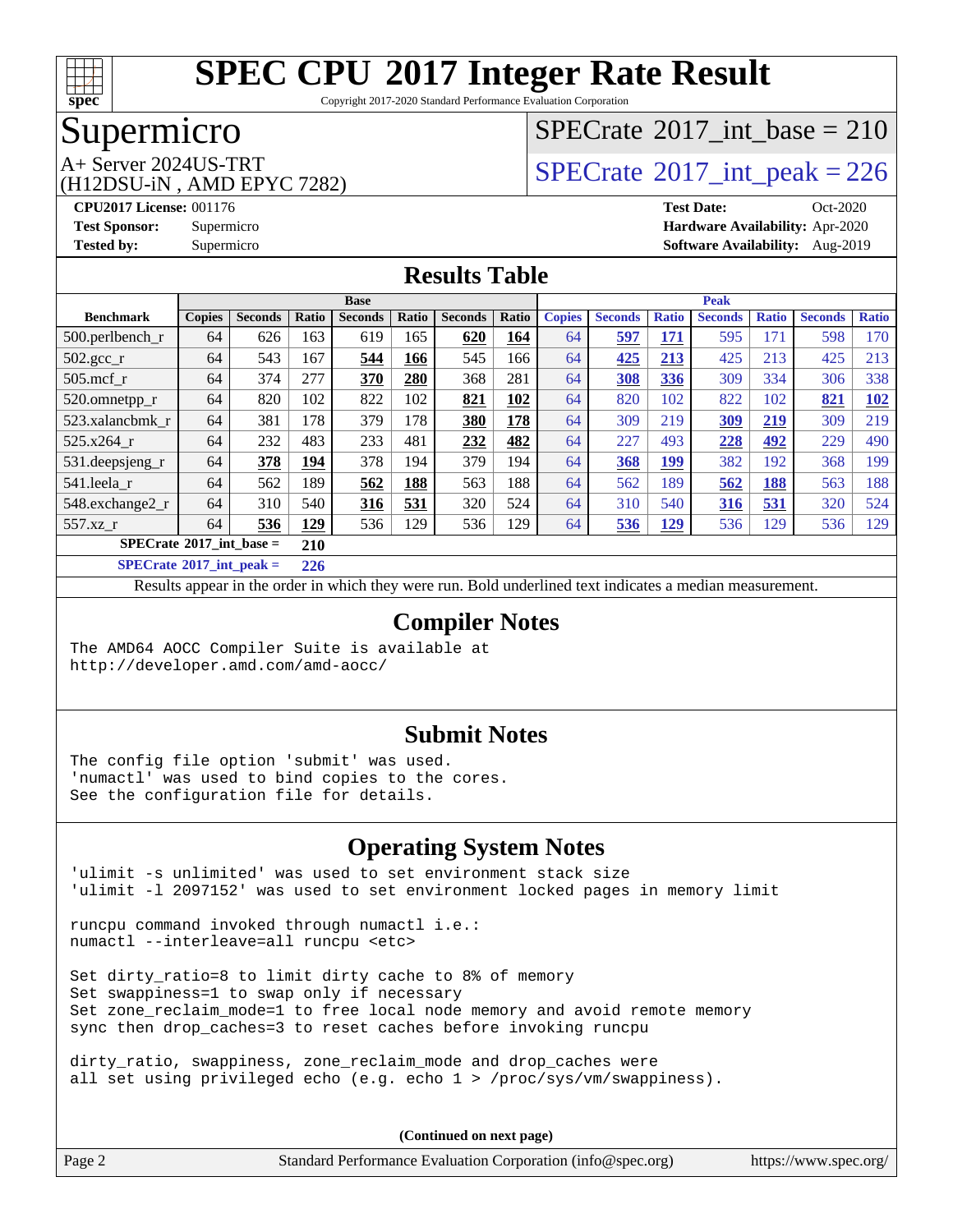

Copyright 2017-2020 Standard Performance Evaluation Corporation

#### Supermicro

 $SPECrate$ <sup>®</sup>[2017\\_int\\_base =](http://www.spec.org/auto/cpu2017/Docs/result-fields.html#SPECrate2017intbase) 210

(H12DSU-iN , AMD EPYC 7282)

A+ Server 2024US-TRT  $SPECTate$ <sup>®</sup>[2017\\_int\\_peak = 2](http://www.spec.org/auto/cpu2017/Docs/result-fields.html#SPECrate2017intpeak)26

**[CPU2017 License:](http://www.spec.org/auto/cpu2017/Docs/result-fields.html#CPU2017License)** 001176 **[Test Date:](http://www.spec.org/auto/cpu2017/Docs/result-fields.html#TestDate)** Oct-2020 **[Test Sponsor:](http://www.spec.org/auto/cpu2017/Docs/result-fields.html#TestSponsor)** Supermicro **[Hardware Availability:](http://www.spec.org/auto/cpu2017/Docs/result-fields.html#HardwareAvailability)** Apr-2020 **[Tested by:](http://www.spec.org/auto/cpu2017/Docs/result-fields.html#Testedby)** Supermicro **Supermicro [Software Availability:](http://www.spec.org/auto/cpu2017/Docs/result-fields.html#SoftwareAvailability)** Aug-2019

#### **[Operating System Notes \(Continued\)](http://www.spec.org/auto/cpu2017/Docs/result-fields.html#OperatingSystemNotes)**

Transparent huge pages set to 'always' for this run (OS default)

#### **[Environment Variables Notes](http://www.spec.org/auto/cpu2017/Docs/result-fields.html#EnvironmentVariablesNotes)**

Environment variables set by runcpu before the start of the run: LD\_LIBRARY\_PATH = "/home/cpu2017/amd\_rate\_aocc200\_rome\_C\_lib/64;/home/cpu2017/amd\_rate\_aoc c200\_rome\_C\_lib/32:" MALLOC\_CONF = "retain:true"

#### **[General Notes](http://www.spec.org/auto/cpu2017/Docs/result-fields.html#GeneralNotes)**

Binaries were compiled on a system with 2x AMD EPYC 7601 CPU + 512GB Memory using Fedora 26

NA: The test sponsor attests, as of date of publication, that CVE-2017-5754 (Meltdown) is mitigated in the system as tested and documented. Yes: The test sponsor attests, as of date of publication, that CVE-2017-5753 (Spectre variant 1) is mitigated in the system as tested and documented. Yes: The test sponsor attests, as of date of publication, that CVE-2017-5715 (Spectre variant 2) is mitigated in the system as tested and documented.

jemalloc: configured and built with GCC v9.1.0 in Ubuntu 19.04 with -O3 -znver2 -flto jemalloc 5.2.0 is available here: <https://github.com/jemalloc/jemalloc/releases/download/5.2.0/jemalloc-5.2.0.tar.bz2>

#### **[Platform Notes](http://www.spec.org/auto/cpu2017/Docs/result-fields.html#PlatformNotes)**

BIOS Settings: Determinism Control = Manual Determinism Slider = Power cTDP Control = Manual cTDP = 150 Package Power Limit Control = Manual Package Power Limit = 150 APBDIS = 1

 Sysinfo program /home/cpu2017/bin/sysinfo Rev: r6365 of 2019-08-21 295195f888a3d7edb1e6e46a485a0011 running on h12dsu Fri Oct 23 16:59:52 2020

 SUT (System Under Test) info as seen by some common utilities. For more information on this section, see <https://www.spec.org/cpu2017/Docs/config.html#sysinfo>

**(Continued on next page)**

| Page 3<br>Standard Performance Evaluation Corporation (info@spec.org) | https://www.spec.org/ |
|-----------------------------------------------------------------------|-----------------------|
|-----------------------------------------------------------------------|-----------------------|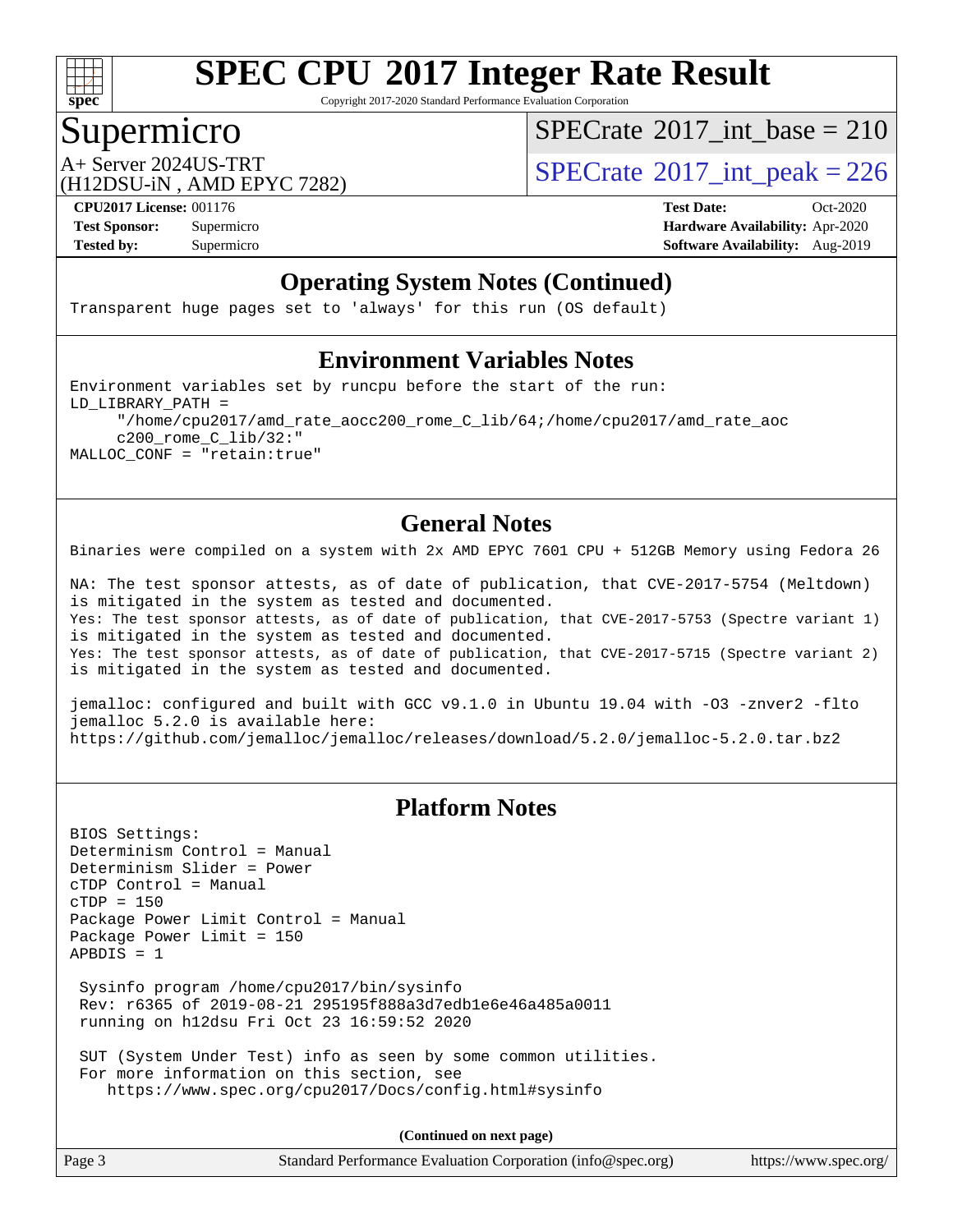

Copyright 2017-2020 Standard Performance Evaluation Corporation

# Supermicro<br>A+ Server 2024US-TRT

 $SPECrate$ <sup>®</sup>[2017\\_int\\_base =](http://www.spec.org/auto/cpu2017/Docs/result-fields.html#SPECrate2017intbase) 210

(H12DSU-iN , AMD EPYC 7282)

 $SPECTate$ <sup>®</sup>[2017\\_int\\_peak = 2](http://www.spec.org/auto/cpu2017/Docs/result-fields.html#SPECrate2017intpeak)26

**[CPU2017 License:](http://www.spec.org/auto/cpu2017/Docs/result-fields.html#CPU2017License)** 001176 **[Test Date:](http://www.spec.org/auto/cpu2017/Docs/result-fields.html#TestDate)** Oct-2020 **[Test Sponsor:](http://www.spec.org/auto/cpu2017/Docs/result-fields.html#TestSponsor)** Supermicro **[Hardware Availability:](http://www.spec.org/auto/cpu2017/Docs/result-fields.html#HardwareAvailability)** Apr-2020 **[Tested by:](http://www.spec.org/auto/cpu2017/Docs/result-fields.html#Testedby)** Supermicro **Supermicro [Software Availability:](http://www.spec.org/auto/cpu2017/Docs/result-fields.html#SoftwareAvailability)** Aug-2019

#### **[Platform Notes \(Continued\)](http://www.spec.org/auto/cpu2017/Docs/result-fields.html#PlatformNotes)**

| From /proc/cpuinfo                                                    |                                                                                      |  |  |  |  |  |
|-----------------------------------------------------------------------|--------------------------------------------------------------------------------------|--|--|--|--|--|
| model name : AMD EPYC 7282 16-Core Processor                          |                                                                                      |  |  |  |  |  |
| "physical id"s (chips)<br>2                                           |                                                                                      |  |  |  |  |  |
| 64 "processors"                                                       |                                                                                      |  |  |  |  |  |
|                                                                       | cores, siblings (Caution: counting these is hw and system dependent. The following   |  |  |  |  |  |
| excerpts from /proc/cpuinfo might not be reliable. Use with caution.) |                                                                                      |  |  |  |  |  |
|                                                                       |                                                                                      |  |  |  |  |  |
| cpu cores $: 16$                                                      |                                                                                      |  |  |  |  |  |
| siblings : 32                                                         |                                                                                      |  |  |  |  |  |
|                                                                       | physical 0: cores 0 1 2 3 4 5 6 7 8 9 10 11 12 13 14 15                              |  |  |  |  |  |
|                                                                       | physical 1: cores 0 1 2 3 4 5 6 7 8 9 10 11 12 13 14 15                              |  |  |  |  |  |
|                                                                       |                                                                                      |  |  |  |  |  |
| From lscpu:                                                           |                                                                                      |  |  |  |  |  |
| Architecture:                                                         | x86 64                                                                               |  |  |  |  |  |
| $CPU$ op-mode( $s$ ):                                                 | $32$ -bit, $64$ -bit                                                                 |  |  |  |  |  |
| Byte Order:                                                           | Little Endian                                                                        |  |  |  |  |  |
| Address sizes:                                                        | 43 bits physical, 48 bits virtual                                                    |  |  |  |  |  |
| CPU(s):                                                               | 64                                                                                   |  |  |  |  |  |
| On-line CPU(s) list: $0-63$                                           |                                                                                      |  |  |  |  |  |
| Thread(s) per core:                                                   | 2                                                                                    |  |  |  |  |  |
| $Core(s)$ per socket:                                                 | 16                                                                                   |  |  |  |  |  |
| Socket(s):                                                            | $\overline{2}$                                                                       |  |  |  |  |  |
| NUMA $node(s):$                                                       | 2                                                                                    |  |  |  |  |  |
| Vendor ID:                                                            | AuthenticAMD                                                                         |  |  |  |  |  |
| CPU family:                                                           | 23                                                                                   |  |  |  |  |  |
| Model:                                                                | 49                                                                                   |  |  |  |  |  |
| Model name:                                                           | AMD EPYC 7282 16-Core Processor                                                      |  |  |  |  |  |
|                                                                       | $\Omega$                                                                             |  |  |  |  |  |
| Stepping:<br>CPU MHz:                                                 | 2483.112                                                                             |  |  |  |  |  |
|                                                                       |                                                                                      |  |  |  |  |  |
| $CPU$ max $MHz$ :                                                     | 2800.0000                                                                            |  |  |  |  |  |
| CPU min MHz:                                                          | 1500.0000                                                                            |  |  |  |  |  |
| BogoMIPS:                                                             | 5600.16                                                                              |  |  |  |  |  |
| Virtualization:                                                       | $AMD-V$                                                                              |  |  |  |  |  |
| L1d cache:                                                            | 32K                                                                                  |  |  |  |  |  |
| $L1i$ cache:                                                          | 32K                                                                                  |  |  |  |  |  |
| $L2$ cache:                                                           | 512K                                                                                 |  |  |  |  |  |
| $L3$ cache:                                                           | 16384K                                                                               |  |  |  |  |  |
| NUMA node0 $CPU(s): 0-15, 32-47$                                      |                                                                                      |  |  |  |  |  |
| NUMA $node1$ $CPU(s):$                                                | $16 - 31, 48 - 63$                                                                   |  |  |  |  |  |
| Flaqs:                                                                | fpu vme de pse tsc msr pae mce cx8 apic sep mtrr pge mca cmov                        |  |  |  |  |  |
|                                                                       | pat pse36 clflush mmx fxsr sse sse2 ht syscall nx mmxext fxsr_opt pdpe1gb rdtscp lm  |  |  |  |  |  |
|                                                                       | constant_tsc rep_good nopl xtopology nonstop_tsc cpuid extd_apicid aperfmperf pni    |  |  |  |  |  |
|                                                                       | pclmulqdq monitor ssse3 fma cx16 sse4_1 sse4_2 movbe popcnt aes xsave avx f16c       |  |  |  |  |  |
|                                                                       | rdrand lahf_lm cmp_legacy svm extapic cr8_legacy abm sse4a misalignsse 3dnowprefetch |  |  |  |  |  |
|                                                                       | osvw ibs skinit wdt tce topoext perfctr_core perfctr_nb bpext perfctr_llc mwaitx cpb |  |  |  |  |  |
|                                                                       | cat_13 cdp_13 hw_pstate sme ssbd mba sev ibrs ibpb stibp vmmcall fsgsbase bmil avx2  |  |  |  |  |  |
|                                                                       | smep bmi2 cqm rdt_a rdseed adx smap clflushopt clwb sha_ni xsaveopt xsavec xgetbvl   |  |  |  |  |  |
|                                                                       |                                                                                      |  |  |  |  |  |
|                                                                       |                                                                                      |  |  |  |  |  |
|                                                                       | (Continued on next page)                                                             |  |  |  |  |  |
| Page 4                                                                | Standard Performance Evaluation Corporation (info@spec.org)<br>https://www.spec.org/ |  |  |  |  |  |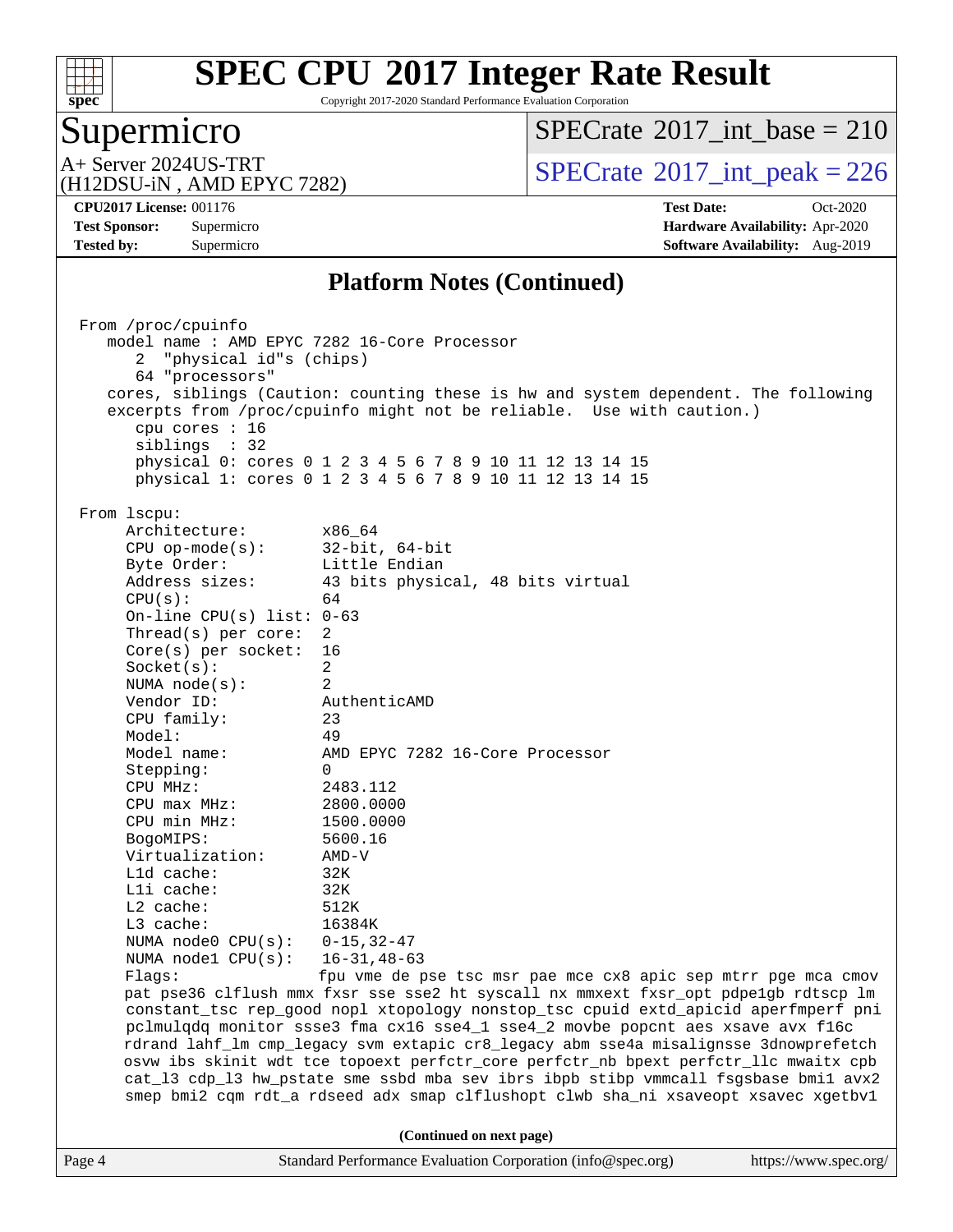

Copyright 2017-2020 Standard Performance Evaluation Corporation

#### Supermicro

 $SPECTate$ <sup>®</sup>[2017\\_int\\_base =](http://www.spec.org/auto/cpu2017/Docs/result-fields.html#SPECrate2017intbase) 210

(H12DSU-iN , AMD EPYC 7282)

A+ Server 2024US-TRT  $SPECTate$ <sup>®</sup>[2017\\_int\\_peak = 2](http://www.spec.org/auto/cpu2017/Docs/result-fields.html#SPECrate2017intpeak)26

**[Tested by:](http://www.spec.org/auto/cpu2017/Docs/result-fields.html#Testedby)** Supermicro **Supermicro [Software Availability:](http://www.spec.org/auto/cpu2017/Docs/result-fields.html#SoftwareAvailability)** Aug-2019

**[CPU2017 License:](http://www.spec.org/auto/cpu2017/Docs/result-fields.html#CPU2017License)** 001176 **[Test Date:](http://www.spec.org/auto/cpu2017/Docs/result-fields.html#TestDate)** Oct-2020 **[Test Sponsor:](http://www.spec.org/auto/cpu2017/Docs/result-fields.html#TestSponsor)** Supermicro **[Hardware Availability:](http://www.spec.org/auto/cpu2017/Docs/result-fields.html#HardwareAvailability)** Apr-2020

#### **[Platform Notes \(Continued\)](http://www.spec.org/auto/cpu2017/Docs/result-fields.html#PlatformNotes)**

Page 5 Standard Performance Evaluation Corporation [\(info@spec.org\)](mailto:info@spec.org) <https://www.spec.org/> xsaves cqm\_llc cqm\_occup\_llc cqm\_mbm\_total cqm\_mbm\_local clzero irperf xsaveerptr wbnoinvd arat npt lbrv svm\_lock nrip\_save tsc\_scale vmcb\_clean flushbyasid decodeassists pausefilter pfthreshold avic v\_vmsave\_vmload vgif umip rdpid overflow\_recov succor smca /proc/cpuinfo cache data cache size : 512 KB From numactl --hardware WARNING: a numactl 'node' might or might not correspond to a physical chip. available: 2 nodes (0-1) node 0 cpus: 0 1 2 3 4 5 6 7 8 9 10 11 12 13 14 15 32 33 34 35 36 37 38 39 40 41 42 43 44 45 46 47 node 0 size: 128855 MB node 0 free: 128008 MB node 1 cpus: 16 17 18 19 20 21 22 23 24 25 26 27 28 29 30 31 48 49 50 51 52 53 54 55 56 57 58 59 60 61 62 63 node 1 size: 129016 MB node 1 free: 128413 MB node distances: node 0 1 0: 10 32 1: 32 10 From /proc/meminfo MemTotal: 264061068 kB HugePages\_Total: 0 Hugepagesize: 2048 kB /usr/bin/lsb\_release -d Ubuntu 19.04 From /etc/\*release\* /etc/\*version\* debian\_version: buster/sid os-release: NAME="Ubuntu" VERSION="19.04 (Disco Dingo)" ID=ubuntu ID\_LIKE=debian PRETTY\_NAME="Ubuntu 19.04" VERSION\_ID="19.04" HOME\_URL="<https://www.ubuntu.com/"> SUPPORT\_URL="<https://help.ubuntu.com/"> uname -a: Linux h12dsu 5.0.0-25-generic #26-Ubuntu SMP Thu Aug 1 12:04:58 UTC 2019 x86\_64 x86\_64 x86\_64 GNU/Linux **(Continued on next page)**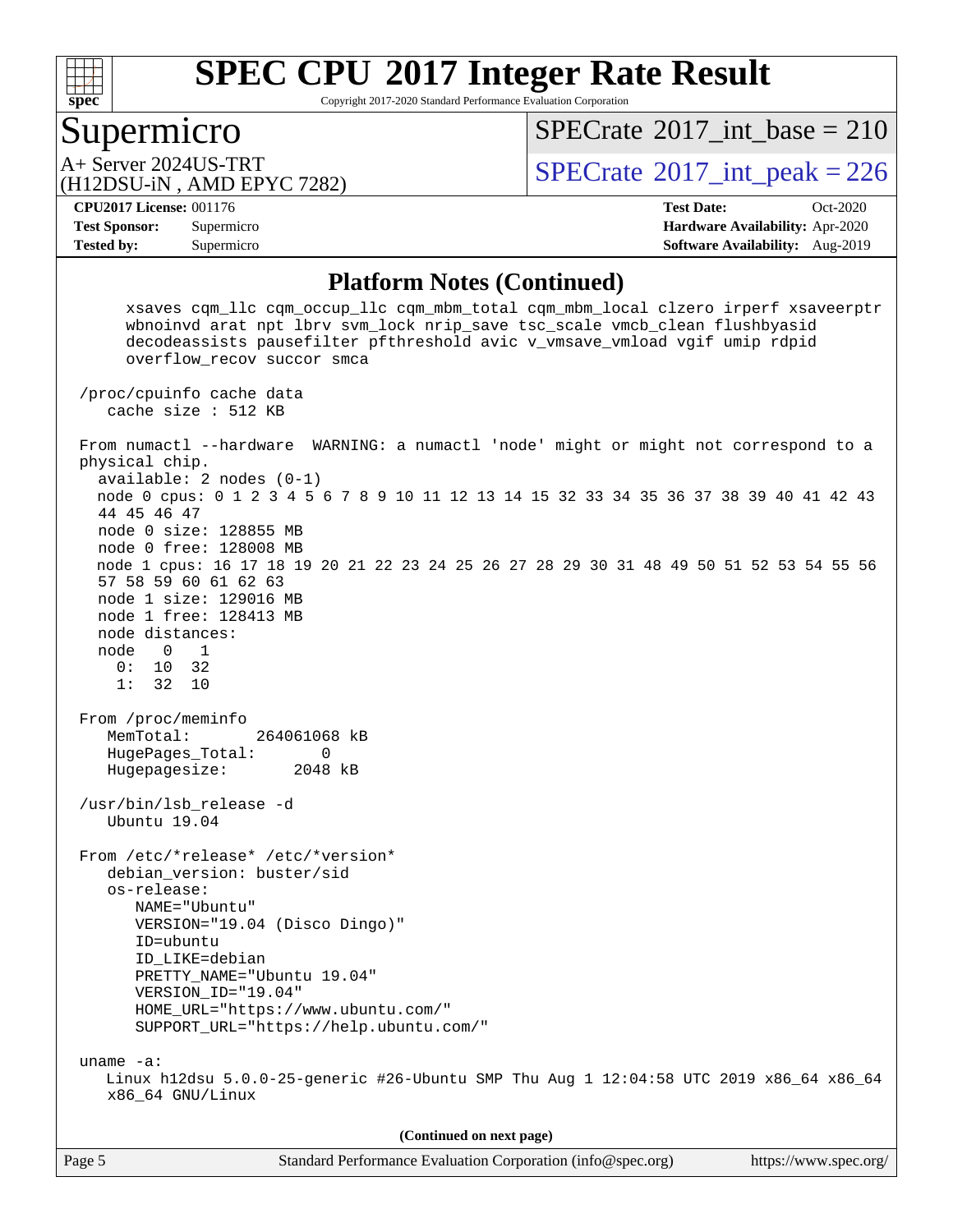

Copyright 2017-2020 Standard Performance Evaluation Corporation

#### Supermicro

 $SPECrate$ <sup>®</sup>[2017\\_int\\_base =](http://www.spec.org/auto/cpu2017/Docs/result-fields.html#SPECrate2017intbase) 210

(H12DSU-iN , AMD EPYC 7282)

A+ Server 2024US-TRT  $SPECTate$ <sup>®</sup>[2017\\_int\\_peak = 2](http://www.spec.org/auto/cpu2017/Docs/result-fields.html#SPECrate2017intpeak)26

**[Tested by:](http://www.spec.org/auto/cpu2017/Docs/result-fields.html#Testedby)** Supermicro **Supermicro [Software Availability:](http://www.spec.org/auto/cpu2017/Docs/result-fields.html#SoftwareAvailability)** Aug-2019

**[CPU2017 License:](http://www.spec.org/auto/cpu2017/Docs/result-fields.html#CPU2017License)** 001176 **[Test Date:](http://www.spec.org/auto/cpu2017/Docs/result-fields.html#TestDate)** Oct-2020 **[Test Sponsor:](http://www.spec.org/auto/cpu2017/Docs/result-fields.html#TestSponsor)** Supermicro **[Hardware Availability:](http://www.spec.org/auto/cpu2017/Docs/result-fields.html#HardwareAvailability)** Apr-2020

#### **[Platform Notes \(Continued\)](http://www.spec.org/auto/cpu2017/Docs/result-fields.html#PlatformNotes)**

Page 6 Standard Performance Evaluation Corporation [\(info@spec.org\)](mailto:info@spec.org) <https://www.spec.org/> Kernel self-reported vulnerability status: CVE-2018-3620 (L1 Terminal Fault): Not affected Microarchitectural Data Sampling: Not affected CVE-2017-5754 (Meltdown): Not affected CVE-2018-3639 (Speculative Store Bypass): Mitigation: Speculative Store Bypass disabled via prctl and seccomp CVE-2017-5753 (Spectre variant 1): Mitigation: usercopy/swapgs barriers and \_\_user pointer sanitization CVE-2017-5715 (Spectre variant 2): Mitigation: Full AMD retpoline, IBPB: conditional, IBRS\_FW, STIBP: conditional, RSB filling run-level 3 Oct 23 16:38 SPEC is set to: /home/cpu2017 Filesystem Type Size Used Avail Use% Mounted on /dev/sda2 ext4 183G 32G 142G 19% / From /sys/devices/virtual/dmi/id BIOS: American Megatrends Inc. 1.2 08/10/2020 Vendor: Supermicro Product: Super Server Serial: 0123456789 Additional information from dmidecode follows. WARNING: Use caution when you interpret this section. The 'dmidecode' program reads system data which is "intended to allow hardware to be accurately determined", but the intent may not be met, as there are frequent changes to hardware, firmware, and the "DMTF SMBIOS" standard. Memory: 16x NO DIMM Unknown 16x Samsung M393A2K40DB3-CWE 16 kB 1 rank 3200 (End of data from sysinfo program) **[Compiler Version Notes](http://www.spec.org/auto/cpu2017/Docs/result-fields.html#CompilerVersionNotes)** ==============================================================================  $C \qquad | \quad 502.\text{gcc\_r}(\text{peak})$ ------------------------------------------------------------------------------ AOCC.LLVM.2.0.0.B191.2019\_07\_19 clang version 8.0.0 (CLANG: Jenkins AOCC\_2\_0\_0-Build#191) (based on LLVM AOCC.LLVM.2.0.0.B191.2019\_07\_19) Target: i386-unknown-linux-gnu Thread model: posix InstalledDir: /sppo/dev/compilers/aocc-compiler-2.0.0/bin **(Continued on next page)**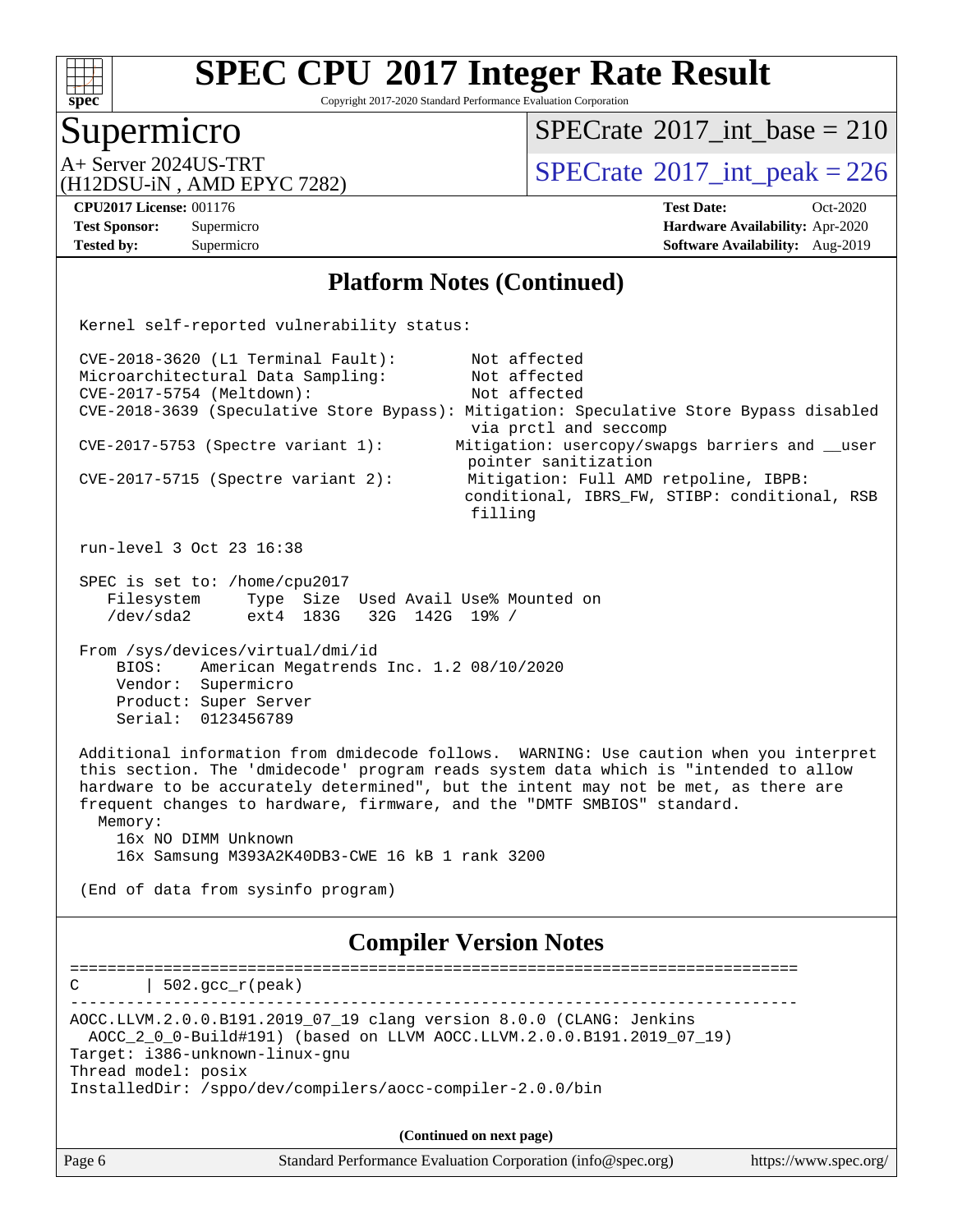

Copyright 2017-2020 Standard Performance Evaluation Corporation

# **Supermicro**

 $SPECrate$ <sup>®</sup>[2017\\_int\\_base =](http://www.spec.org/auto/cpu2017/Docs/result-fields.html#SPECrate2017intbase) 210

(H12DSU-iN , AMD EPYC 7282)

A+ Server 2024US-TRT<br>
(H12DSU-iN AMD EPYC 7282) [SPECrate](http://www.spec.org/auto/cpu2017/Docs/result-fields.html#SPECrate2017intpeak)®[2017\\_int\\_peak = 2](http://www.spec.org/auto/cpu2017/Docs/result-fields.html#SPECrate2017intpeak)26

**[CPU2017 License:](http://www.spec.org/auto/cpu2017/Docs/result-fields.html#CPU2017License)** 001176 **[Test Date:](http://www.spec.org/auto/cpu2017/Docs/result-fields.html#TestDate)** Oct-2020 **[Test Sponsor:](http://www.spec.org/auto/cpu2017/Docs/result-fields.html#TestSponsor)** Supermicro **[Hardware Availability:](http://www.spec.org/auto/cpu2017/Docs/result-fields.html#HardwareAvailability)** Apr-2020 **[Tested by:](http://www.spec.org/auto/cpu2017/Docs/result-fields.html#Testedby)** Supermicro **Supermicro [Software Availability:](http://www.spec.org/auto/cpu2017/Docs/result-fields.html#SoftwareAvailability)** Aug-2019

#### **[Compiler Version Notes \(Continued\)](http://www.spec.org/auto/cpu2017/Docs/result-fields.html#CompilerVersionNotes)**

| C      | 500.perlbench_r(base, peak) 502.gcc_r(base) 505.mcf_r(base, peak)<br>525.x264_r(base, peak) 557.xz_r(base, peak)                                                                                        |                       |
|--------|---------------------------------------------------------------------------------------------------------------------------------------------------------------------------------------------------------|-----------------------|
|        | AOCC.LLVM.2.0.0.B191.2019_07_19 clang version 8.0.0 (CLANG: Jenkins<br>AOCC_2_0_0-Build#191) (based on LLVM AOCC.LLVM.2.0.0.B191.2019_07_19)<br>Target: x86_64-unknown-linux-gnu<br>Thread model: posix |                       |
|        | InstalledDir: /sppo/dev/compilers/aocc-compiler-2.0.0/bin                                                                                                                                               |                       |
| C      | $  502.\text{gcc_r(peak)}$                                                                                                                                                                              |                       |
|        | AOCC.LLVM.2.0.0.B191.2019_07_19 clang version 8.0.0 (CLANG: Jenkins<br>AOCC_2_0_0-Build#191) (based on LLVM AOCC.LLVM.2.0.0.B191.2019_07_19)<br>Target: i386-unknown-linux-gnu<br>Thread model: posix   |                       |
|        | InstalledDir: /sppo/dev/compilers/aocc-compiler-2.0.0/bin                                                                                                                                               |                       |
| C      | 500.perlbench_r(base, peak) 502.gcc_r(base) 505.mcf_r(base, peak)<br>525.x264_r(base, peak) 557.xz_r(base, peak)                                                                                        |                       |
|        | AOCC.LLVM.2.0.0.B191.2019_07_19 clang version 8.0.0 (CLANG: Jenkins<br>AOCC_2_0_0-Build#191) (based on LLVM AOCC.LLVM.2.0.0.B191.2019_07_19)<br>Target: x86_64-unknown-linux-gnu<br>Thread model: posix |                       |
|        | InstalledDir: /sppo/dev/compilers/aocc-compiler-2.0.0/bin                                                                                                                                               |                       |
| $C++$  | 523.xalancbmk_r(peak)                                                                                                                                                                                   |                       |
|        | AOCC.LLVM.2.0.0.B191.2019_07_19 clang version 8.0.0 (CLANG: Jenkins<br>AOCC_2_0_0-Build#191) (based on LLVM AOCC.LLVM.2.0.0.B191.2019_07_19)<br>Target: i386-unknown-linux-gnu<br>Thread model: posix   |                       |
|        | InstalledDir: /sppo/dev/compilers/aocc-compiler-2.0.0/bin                                                                                                                                               |                       |
| $C++$  | 520.omnetpp_r(base, peak) 523.xalancbmk_r(base)<br>531.deepsjeng_r(base, peak) 541.leela_r(base, peak)                                                                                                  |                       |
|        | (Continued on next page)                                                                                                                                                                                |                       |
| Page 7 | Standard Performance Evaluation Corporation (info@spec.org)                                                                                                                                             | https://www.spec.org/ |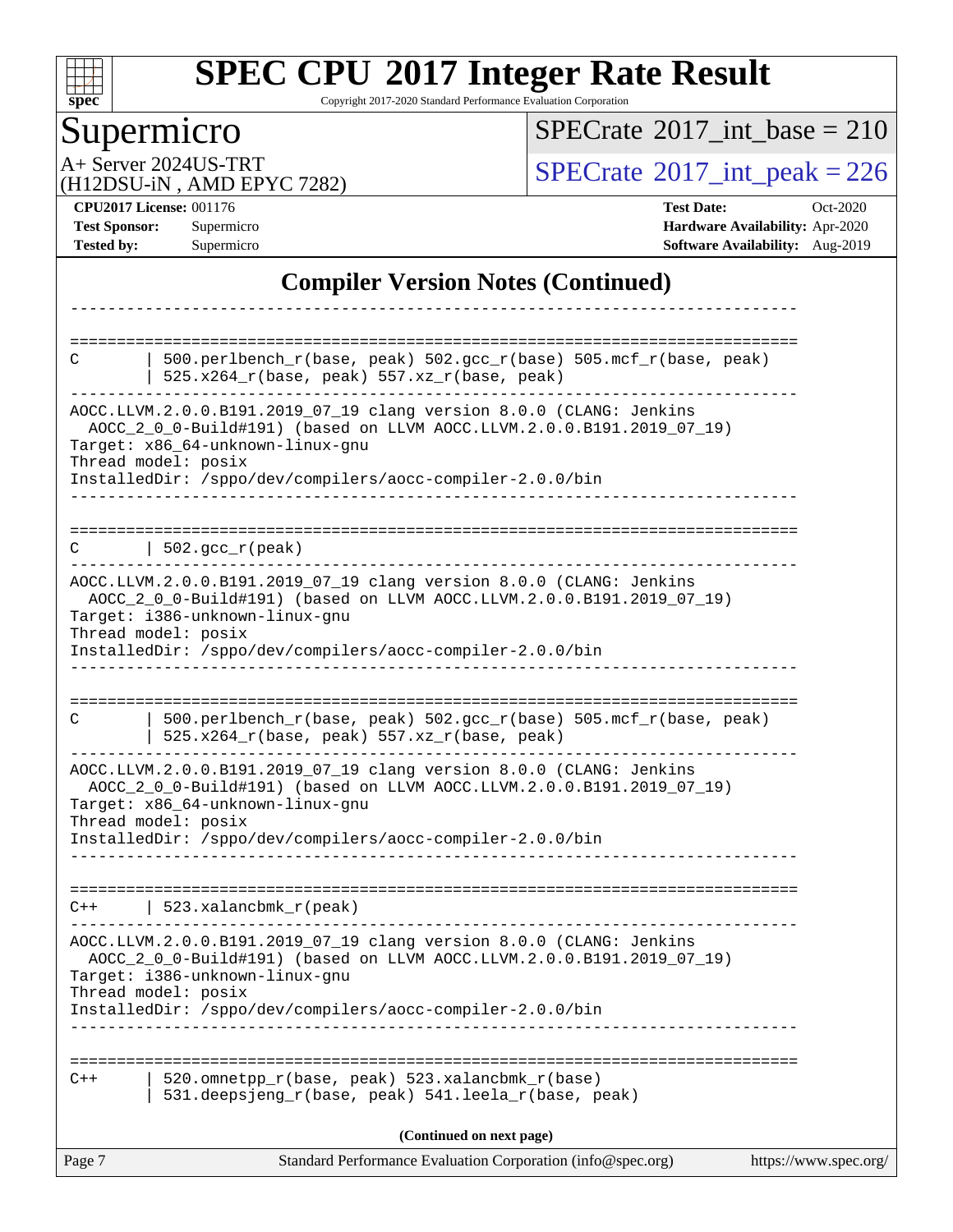

Copyright 2017-2020 Standard Performance Evaluation Corporation

#### Supermicro

 $SPECrate$ <sup>®</sup>[2017\\_int\\_base =](http://www.spec.org/auto/cpu2017/Docs/result-fields.html#SPECrate2017intbase) 210

(H12DSU-iN , AMD EPYC 7282)

A+ Server 2024US-TRT<br>
(H12DSU-iN AMD EPYC 7282) [SPECrate](http://www.spec.org/auto/cpu2017/Docs/result-fields.html#SPECrate2017intpeak)®[2017\\_int\\_peak = 2](http://www.spec.org/auto/cpu2017/Docs/result-fields.html#SPECrate2017intpeak)26

**[CPU2017 License:](http://www.spec.org/auto/cpu2017/Docs/result-fields.html#CPU2017License)** 001176 **[Test Date:](http://www.spec.org/auto/cpu2017/Docs/result-fields.html#TestDate)** Oct-2020 **[Test Sponsor:](http://www.spec.org/auto/cpu2017/Docs/result-fields.html#TestSponsor)** Supermicro **[Hardware Availability:](http://www.spec.org/auto/cpu2017/Docs/result-fields.html#HardwareAvailability)** Apr-2020 **[Tested by:](http://www.spec.org/auto/cpu2017/Docs/result-fields.html#Testedby)** Supermicro **[Software Availability:](http://www.spec.org/auto/cpu2017/Docs/result-fields.html#SoftwareAvailability)** Aug-2019

#### **[Compiler Version Notes \(Continued\)](http://www.spec.org/auto/cpu2017/Docs/result-fields.html#CompilerVersionNotes)**

| AOCC.LLVM.2.0.0.B191.2019_07_19 clang version 8.0.0 (CLANG: Jenkins<br>AOCC_2_0_0-Build#191) (based on LLVM AOCC.LLVM.2.0.0.B191.2019_07_19)<br>Target: x86 64-unknown-linux-gnu<br>Thread model: posix<br>InstalledDir: /sppo/dev/compilers/aocc-compiler-2.0.0/bin |
|----------------------------------------------------------------------------------------------------------------------------------------------------------------------------------------------------------------------------------------------------------------------|
|                                                                                                                                                                                                                                                                      |
| 523.xalancbmk_r(peak)<br>$C++$                                                                                                                                                                                                                                       |
| AOCC.LLVM.2.0.0.B191.2019_07_19 clang version 8.0.0 (CLANG: Jenkins<br>AOCC_2_0_0-Build#191) (based on LLVM AOCC.LLVM.2.0.0.B191.2019_07_19)<br>Target: i386-unknown-linux-gnu<br>Thread model: posix                                                                |
| InstalledDir: /sppo/dev/compilers/aocc-compiler-2.0.0/bin                                                                                                                                                                                                            |
|                                                                                                                                                                                                                                                                      |
| -----------------------------<br>520.omnetpp_r(base, peak) 523.xalancbmk_r(base)<br>$C++$<br>531.deepsjeng_r(base, peak) 541.leela_r(base, peak)                                                                                                                     |
| AOCC.LLVM.2.0.0.B191.2019_07_19 clang version 8.0.0 (CLANG: Jenkins<br>AOCC 2 0 0-Build#191) (based on LLVM AOCC.LLVM.2.0.0.B191.2019 07 19)<br>Target: x86_64-unknown-linux-gnu<br>Thread model: posix                                                              |
| InstalledDir: /sppo/dev/compilers/aocc-compiler-2.0.0/bin                                                                                                                                                                                                            |
|                                                                                                                                                                                                                                                                      |
|                                                                                                                                                                                                                                                                      |
| Fortran   548. exchange $2r(base, peak)$                                                                                                                                                                                                                             |
| AOCC.LLVM.2.0.0.B191.2019_07_19 clang version 8.0.0 (CLANG: Jenkins<br>AOCC_2_0_0-Build#191) (based on LLVM AOCC.LLVM.2.0.0.B191.2019_07_19)<br>Target: x86 64-unknown-linux-gnu<br>Thread model: posix                                                              |
| InstalledDir: /sppo/dev/compilers/aocc-compiler-2.0.0/bin                                                                                                                                                                                                            |
|                                                                                                                                                                                                                                                                      |
|                                                                                                                                                                                                                                                                      |
|                                                                                                                                                                                                                                                                      |

#### **[Base Compiler Invocation](http://www.spec.org/auto/cpu2017/Docs/result-fields.html#BaseCompilerInvocation)**

[C benchmarks](http://www.spec.org/auto/cpu2017/Docs/result-fields.html#Cbenchmarks): [clang](http://www.spec.org/cpu2017/results/res2020q4/cpu2017-20201027-24305.flags.html#user_CCbase_clang-c)

[C++ benchmarks:](http://www.spec.org/auto/cpu2017/Docs/result-fields.html#CXXbenchmarks) [clang++](http://www.spec.org/cpu2017/results/res2020q4/cpu2017-20201027-24305.flags.html#user_CXXbase_clang-cpp)

**(Continued on next page)**

Page 8 Standard Performance Evaluation Corporation [\(info@spec.org\)](mailto:info@spec.org) <https://www.spec.org/>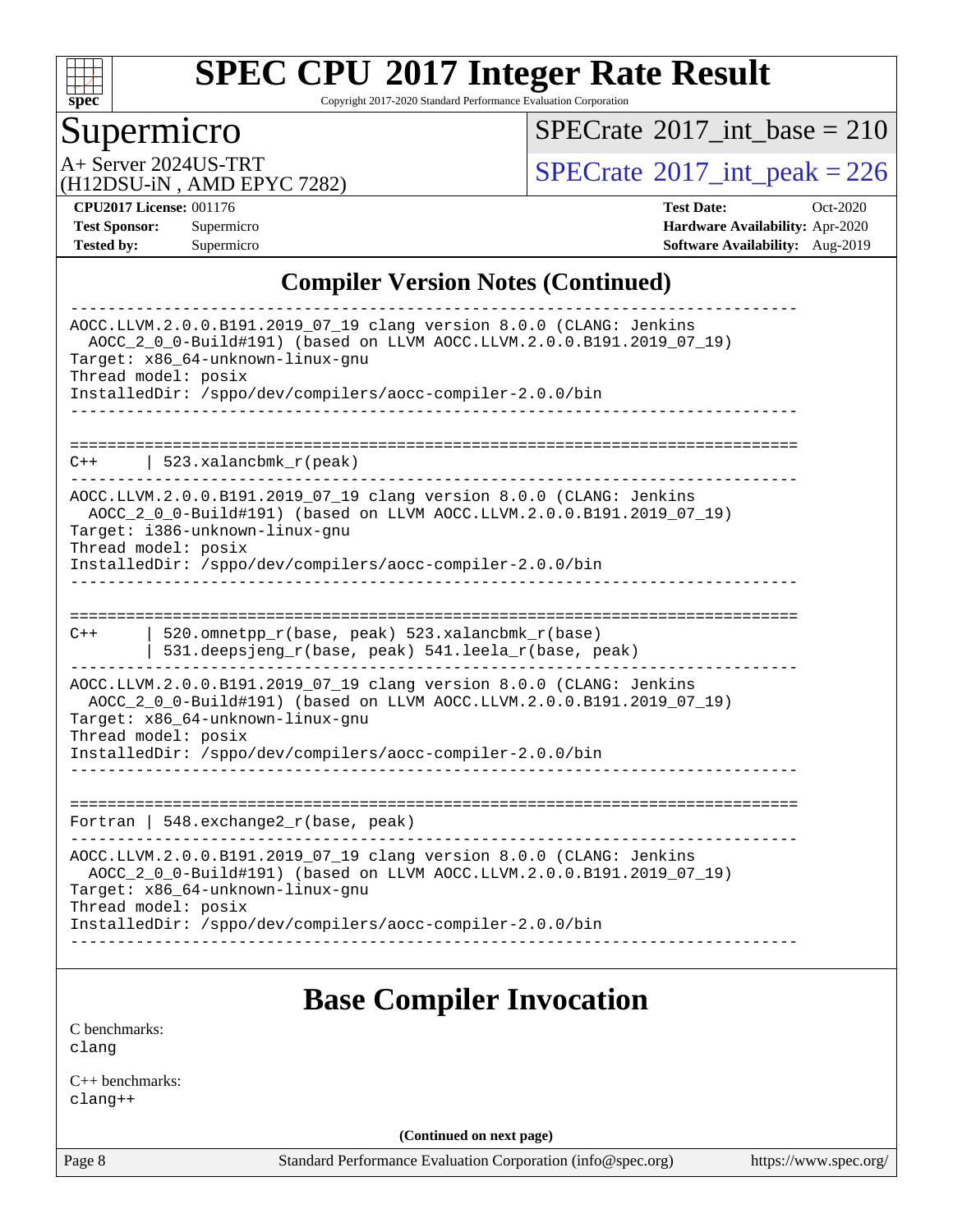

Copyright 2017-2020 Standard Performance Evaluation Corporation

#### Supermicro

 $SPECTate$ <sup>®</sup>[2017\\_int\\_base =](http://www.spec.org/auto/cpu2017/Docs/result-fields.html#SPECrate2017intbase) 210

(H12DSU-iN , AMD EPYC 7282)

A+ Server 2024US-TRT  $SPECTate$ <sup>®</sup>[2017\\_int\\_peak = 2](http://www.spec.org/auto/cpu2017/Docs/result-fields.html#SPECrate2017intpeak)26

**[CPU2017 License:](http://www.spec.org/auto/cpu2017/Docs/result-fields.html#CPU2017License)** 001176 **[Test Date:](http://www.spec.org/auto/cpu2017/Docs/result-fields.html#TestDate)** Oct-2020 **[Test Sponsor:](http://www.spec.org/auto/cpu2017/Docs/result-fields.html#TestSponsor)** Supermicro **[Hardware Availability:](http://www.spec.org/auto/cpu2017/Docs/result-fields.html#HardwareAvailability)** Apr-2020 **[Tested by:](http://www.spec.org/auto/cpu2017/Docs/result-fields.html#Testedby)** Supermicro **[Software Availability:](http://www.spec.org/auto/cpu2017/Docs/result-fields.html#SoftwareAvailability)** Aug-2019

#### **[Base Compiler Invocation \(Continued\)](http://www.spec.org/auto/cpu2017/Docs/result-fields.html#BaseCompilerInvocation)**

[Fortran benchmarks](http://www.spec.org/auto/cpu2017/Docs/result-fields.html#Fortranbenchmarks): [flang](http://www.spec.org/cpu2017/results/res2020q4/cpu2017-20201027-24305.flags.html#user_FCbase_flang)

#### **[Base Portability Flags](http://www.spec.org/auto/cpu2017/Docs/result-fields.html#BasePortabilityFlags)**

 500.perlbench\_r: [-DSPEC\\_LINUX\\_X64](http://www.spec.org/cpu2017/results/res2020q4/cpu2017-20201027-24305.flags.html#b500.perlbench_r_basePORTABILITY_DSPEC_LINUX_X64) [-DSPEC\\_LP64](http://www.spec.org/cpu2017/results/res2020q4/cpu2017-20201027-24305.flags.html#b500.perlbench_r_baseEXTRA_PORTABILITY_DSPEC_LP64) 502.gcc\_r: [-DSPEC\\_LP64](http://www.spec.org/cpu2017/results/res2020q4/cpu2017-20201027-24305.flags.html#suite_baseEXTRA_PORTABILITY502_gcc_r_DSPEC_LP64) 505.mcf\_r: [-DSPEC\\_LP64](http://www.spec.org/cpu2017/results/res2020q4/cpu2017-20201027-24305.flags.html#suite_baseEXTRA_PORTABILITY505_mcf_r_DSPEC_LP64) 520.omnetpp\_r: [-DSPEC\\_LP64](http://www.spec.org/cpu2017/results/res2020q4/cpu2017-20201027-24305.flags.html#suite_baseEXTRA_PORTABILITY520_omnetpp_r_DSPEC_LP64) 523.xalancbmk\_r: [-DSPEC\\_LINUX](http://www.spec.org/cpu2017/results/res2020q4/cpu2017-20201027-24305.flags.html#b523.xalancbmk_r_basePORTABILITY_DSPEC_LINUX) [-DSPEC\\_LP64](http://www.spec.org/cpu2017/results/res2020q4/cpu2017-20201027-24305.flags.html#suite_baseEXTRA_PORTABILITY523_xalancbmk_r_DSPEC_LP64) 525.x264\_r: [-DSPEC\\_LP64](http://www.spec.org/cpu2017/results/res2020q4/cpu2017-20201027-24305.flags.html#suite_baseEXTRA_PORTABILITY525_x264_r_DSPEC_LP64) 531.deepsjeng\_r: [-DSPEC\\_LP64](http://www.spec.org/cpu2017/results/res2020q4/cpu2017-20201027-24305.flags.html#suite_baseEXTRA_PORTABILITY531_deepsjeng_r_DSPEC_LP64) 541.leela\_r: [-DSPEC\\_LP64](http://www.spec.org/cpu2017/results/res2020q4/cpu2017-20201027-24305.flags.html#suite_baseEXTRA_PORTABILITY541_leela_r_DSPEC_LP64) 548.exchange2\_r: [-DSPEC\\_LP64](http://www.spec.org/cpu2017/results/res2020q4/cpu2017-20201027-24305.flags.html#suite_baseEXTRA_PORTABILITY548_exchange2_r_DSPEC_LP64) 557.xz\_r: [-DSPEC\\_LP64](http://www.spec.org/cpu2017/results/res2020q4/cpu2017-20201027-24305.flags.html#suite_baseEXTRA_PORTABILITY557_xz_r_DSPEC_LP64)

#### **[Base Optimization Flags](http://www.spec.org/auto/cpu2017/Docs/result-fields.html#BaseOptimizationFlags)**

[C benchmarks](http://www.spec.org/auto/cpu2017/Docs/result-fields.html#Cbenchmarks):

[-flto](http://www.spec.org/cpu2017/results/res2020q4/cpu2017-20201027-24305.flags.html#user_CCbase_aocc-flto) [-Wl,-mllvm -Wl,-function-specialize](http://www.spec.org/cpu2017/results/res2020q4/cpu2017-20201027-24305.flags.html#user_CCbase_F-function-specialize_7e7e661e57922243ee67c9a1251cb8910e607325179a0ce7f2884e09a6f5d4a5ef0ae4f37e8a2a11c95fc48e931f06dc2b6016f14b511fcb441e048bef1b065a) [-Wl,-mllvm -Wl,-region-vectorize](http://www.spec.org/cpu2017/results/res2020q4/cpu2017-20201027-24305.flags.html#user_CCbase_F-region-vectorize_fb6c6b5aa293c88efc6c7c2b52b20755e943585b1fe8658c35afef78727fff56e1a56891413c30e36b8e2a6f9a71126986319243e80eb6110b78b288f533c52b) [-Wl,-mllvm -Wl,-vector-library=LIBMVEC](http://www.spec.org/cpu2017/results/res2020q4/cpu2017-20201027-24305.flags.html#user_CCbase_F-use-vector-library_0a14b27fae317f283640384a31f7bfcc2bd4c1d0b5cfc618a3a430800c9b20217b00f61303eff223a3251b4f06ffbc9739dc5296db9d1fbb9ad24a3939d86d66) [-Wl,-mllvm -Wl,-reduce-array-computations=3](http://www.spec.org/cpu2017/results/res2020q4/cpu2017-20201027-24305.flags.html#user_CCbase_F-reduce-array-computations_b882aefe7a5dda4e33149f6299762b9a720dace3e498e13756f4c04e5a19edf5315c1f3993de2e61ec41e8c206231f84e05da7040e1bb5d69ba27d10a12507e4) [-O3](http://www.spec.org/cpu2017/results/res2020q4/cpu2017-20201027-24305.flags.html#user_CCbase_F-O3) [-ffast-math](http://www.spec.org/cpu2017/results/res2020q4/cpu2017-20201027-24305.flags.html#user_CCbase_aocc-ffast-math) [-march=znver2](http://www.spec.org/cpu2017/results/res2020q4/cpu2017-20201027-24305.flags.html#user_CCbase_aocc-march_3e2e19cff2eeef60c5d90b059483627c9ea47eca6d66670dbd53f9185f6439e27eb5e104cf773e9e8ab18c8842ce63e461a3e948d0214bd567ef3ade411bf467) [-fstruct-layout=3](http://www.spec.org/cpu2017/results/res2020q4/cpu2017-20201027-24305.flags.html#user_CCbase_F-struct-layout) [-mllvm -unroll-threshold=50](http://www.spec.org/cpu2017/results/res2020q4/cpu2017-20201027-24305.flags.html#user_CCbase_F-unroll-threshold_458874500b2c105d6d5cb4d7a611c40e2b16e9e3d26b355fea72d644c3673b4de4b3932662f0ed3dbec75c491a13da2d2ca81180bd779dc531083ef1e1e549dc) [-fremap-arrays](http://www.spec.org/cpu2017/results/res2020q4/cpu2017-20201027-24305.flags.html#user_CCbase_F-fremap-arrays) [-mllvm -function-specialize](http://www.spec.org/cpu2017/results/res2020q4/cpu2017-20201027-24305.flags.html#user_CCbase_F-function-specialize_233b3bdba86027f1b094368157e481c5bc59f40286dc25bfadc1858dcd5745c24fd30d5f188710db7fea399bcc9f44a80b3ce3aacc70a8870250c3ae5e1f35b8) [-mllvm -enable-gvn-hoist](http://www.spec.org/cpu2017/results/res2020q4/cpu2017-20201027-24305.flags.html#user_CCbase_F-enable-gvn-hoist_e5856354646dd6ca1333a0ad99b817e4cf8932b91b82809fd8fd47ceff7b22a89eba5c98fd3e3fa5200368fd772cec3dd56abc3c8f7b655a71b9f9848dddedd5) [-mllvm -reduce-array-computations=3](http://www.spec.org/cpu2017/results/res2020q4/cpu2017-20201027-24305.flags.html#user_CCbase_F-reduce-array-computations_aceadb8604558b566e0e3a0d7a3c1533923dd1fa0889614e16288028922629a28d5695c24d3b3be4306b1e311c54317dfffe3a2e57fbcaabc737a1798de39145) [-mllvm -global-vectorize-slp](http://www.spec.org/cpu2017/results/res2020q4/cpu2017-20201027-24305.flags.html#user_CCbase_F-global-vectorize-slp_a3935e8627af4ced727033b1ffd4db27f4d541a363d28d82bf4c2925fb3a0fd4115d6e42d13a2829f9e024d6608eb67a85cb49770f2da5c5ac8dbc737afad603) [-mllvm -vector-library=LIBMVEC](http://www.spec.org/cpu2017/results/res2020q4/cpu2017-20201027-24305.flags.html#user_CCbase_F-use-vector-library_e584e20b4f7ec96aa109254b65d8e01d864f3d68580371b9d93ed7c338191d4cfce20c3c864632264effc6bbe4c7c38153d02096a342ee92501c4a53204a7871) [-mllvm -inline-threshold=1000](http://www.spec.org/cpu2017/results/res2020q4/cpu2017-20201027-24305.flags.html#user_CCbase_dragonegg-llvm-inline-threshold_b7832241b0a6397e4ecdbaf0eb7defdc10f885c2a282fa3240fdc99844d543fda39cf8a4a9dccf68cf19b5438ac3b455264f478df15da0f4988afa40d8243bab) [-flv-function-specialization](http://www.spec.org/cpu2017/results/res2020q4/cpu2017-20201027-24305.flags.html#user_CCbase_F-flv-function-specialization) [-z muldefs](http://www.spec.org/cpu2017/results/res2020q4/cpu2017-20201027-24305.flags.html#user_CCbase_aocc-muldefs) [-lmvec](http://www.spec.org/cpu2017/results/res2020q4/cpu2017-20201027-24305.flags.html#user_CCbase_F-lmvec) [-lamdlibm](http://www.spec.org/cpu2017/results/res2020q4/cpu2017-20201027-24305.flags.html#user_CCbase_F-lamdlibm) [-ljemalloc](http://www.spec.org/cpu2017/results/res2020q4/cpu2017-20201027-24305.flags.html#user_CCbase_jemalloc-lib) [-lflang](http://www.spec.org/cpu2017/results/res2020q4/cpu2017-20201027-24305.flags.html#user_CCbase_F-lflang)

[C++ benchmarks:](http://www.spec.org/auto/cpu2017/Docs/result-fields.html#CXXbenchmarks)

```
-flto -Wl,-mllvm -Wl,-function-specialize
-Wl,-mllvm -Wl,-region-vectorize-Wl,-mllvm -Wl,-vector-library=LIBMVEC
-Wl,-mllvm -Wl,-reduce-array-computations=3
-Wl,-mllvm -Wl,-suppress-fmas -O3 -ffast-math -march=znver2
-mllvm -loop-unswitch-threshold=200000 -mllvm -vector-library=LIBMVEC
-mllvm -unroll-threshold=100 -flv-function-specialization
-mllvm -enable-partial-unswitch -z muldefs -lmvec -lamdlibm
-ljemalloc -lflang
```
**(Continued on next page)**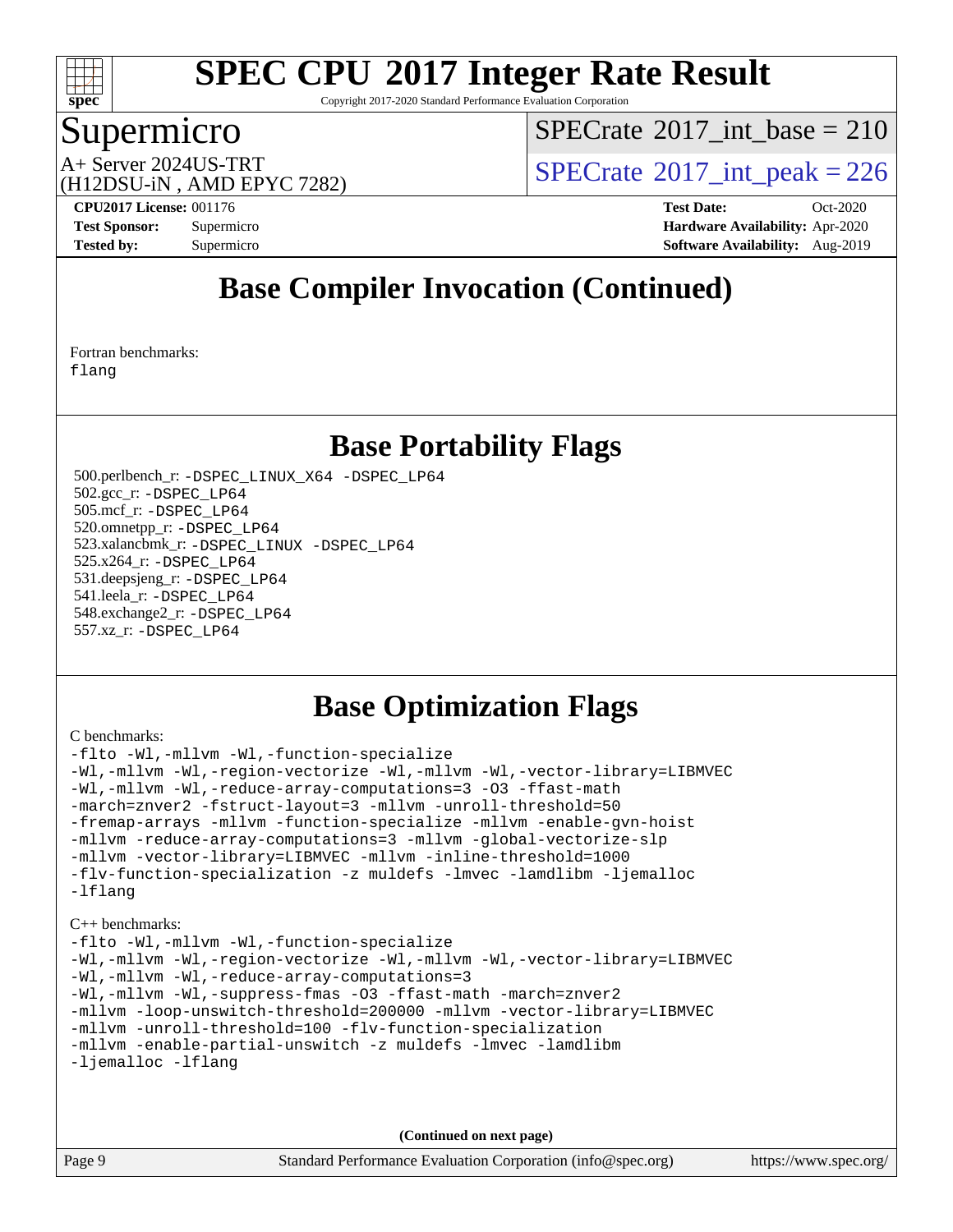

Copyright 2017-2020 Standard Performance Evaluation Corporation

#### Supermicro

 $SPECTate$ <sup>®</sup>[2017\\_int\\_base =](http://www.spec.org/auto/cpu2017/Docs/result-fields.html#SPECrate2017intbase) 210

(H12DSU-iN , AMD EPYC 7282)

A+ Server 2024US-TRT  $SPECTate$ <sup>®</sup>[2017\\_int\\_peak = 2](http://www.spec.org/auto/cpu2017/Docs/result-fields.html#SPECrate2017intpeak)26

**[CPU2017 License:](http://www.spec.org/auto/cpu2017/Docs/result-fields.html#CPU2017License)** 001176 **[Test Date:](http://www.spec.org/auto/cpu2017/Docs/result-fields.html#TestDate)** Oct-2020 **[Test Sponsor:](http://www.spec.org/auto/cpu2017/Docs/result-fields.html#TestSponsor)** Supermicro **[Hardware Availability:](http://www.spec.org/auto/cpu2017/Docs/result-fields.html#HardwareAvailability)** Apr-2020 **[Tested by:](http://www.spec.org/auto/cpu2017/Docs/result-fields.html#Testedby)** Supermicro **[Software Availability:](http://www.spec.org/auto/cpu2017/Docs/result-fields.html#SoftwareAvailability)** Aug-2019

#### **[Base Optimization Flags \(Continued\)](http://www.spec.org/auto/cpu2017/Docs/result-fields.html#BaseOptimizationFlags)**

[Fortran benchmarks](http://www.spec.org/auto/cpu2017/Docs/result-fields.html#Fortranbenchmarks):

[-flto](http://www.spec.org/cpu2017/results/res2020q4/cpu2017-20201027-24305.flags.html#user_FCbase_aocc-flto) [-Wl,-mllvm -Wl,-function-specialize](http://www.spec.org/cpu2017/results/res2020q4/cpu2017-20201027-24305.flags.html#user_FCbase_F-function-specialize_7e7e661e57922243ee67c9a1251cb8910e607325179a0ce7f2884e09a6f5d4a5ef0ae4f37e8a2a11c95fc48e931f06dc2b6016f14b511fcb441e048bef1b065a) [-Wl,-mllvm -Wl,-region-vectorize](http://www.spec.org/cpu2017/results/res2020q4/cpu2017-20201027-24305.flags.html#user_FCbase_F-region-vectorize_fb6c6b5aa293c88efc6c7c2b52b20755e943585b1fe8658c35afef78727fff56e1a56891413c30e36b8e2a6f9a71126986319243e80eb6110b78b288f533c52b) [-Wl,-mllvm -Wl,-vector-library=LIBMVEC](http://www.spec.org/cpu2017/results/res2020q4/cpu2017-20201027-24305.flags.html#user_FCbase_F-use-vector-library_0a14b27fae317f283640384a31f7bfcc2bd4c1d0b5cfc618a3a430800c9b20217b00f61303eff223a3251b4f06ffbc9739dc5296db9d1fbb9ad24a3939d86d66) [-Wl,-mllvm -Wl,-reduce-array-computations=3](http://www.spec.org/cpu2017/results/res2020q4/cpu2017-20201027-24305.flags.html#user_FCbase_F-reduce-array-computations_b882aefe7a5dda4e33149f6299762b9a720dace3e498e13756f4c04e5a19edf5315c1f3993de2e61ec41e8c206231f84e05da7040e1bb5d69ba27d10a12507e4) [-ffast-math](http://www.spec.org/cpu2017/results/res2020q4/cpu2017-20201027-24305.flags.html#user_FCbase_aocc-ffast-math) [-Wl,-mllvm -Wl,-inline-recursion=4](http://www.spec.org/cpu2017/results/res2020q4/cpu2017-20201027-24305.flags.html#user_FCbase_F-inline-recursion) [-Wl,-mllvm -Wl,-lsr-in-nested-loop](http://www.spec.org/cpu2017/results/res2020q4/cpu2017-20201027-24305.flags.html#user_FCbase_F-lsr-in-nested-loop_de4bc7331d07d857538198a5cc9592bc905d78a18065d49b9acfd1f777ae9eca5716aaa3e0e674a48e2e5ec9dad184ee0c682635ad7eff4181b32ab748bf2f49) [-Wl,-mllvm -Wl,-enable-iv-split](http://www.spec.org/cpu2017/results/res2020q4/cpu2017-20201027-24305.flags.html#user_FCbase_F-enable-iv-split_efc18925ba63acc4bb74cb6e43d0987b7b3cf01924ad910e2a6edbbbd0f8b582e31f1ee7ccede3f08176ef2ad41c69507170fb32301bf478d45ceb38dfb89c5e) [-O3](http://www.spec.org/cpu2017/results/res2020q4/cpu2017-20201027-24305.flags.html#user_FCbase_F-O3) [-march=znver2](http://www.spec.org/cpu2017/results/res2020q4/cpu2017-20201027-24305.flags.html#user_FCbase_aocc-march_3e2e19cff2eeef60c5d90b059483627c9ea47eca6d66670dbd53f9185f6439e27eb5e104cf773e9e8ab18c8842ce63e461a3e948d0214bd567ef3ade411bf467) [-funroll-loops](http://www.spec.org/cpu2017/results/res2020q4/cpu2017-20201027-24305.flags.html#user_FCbase_aocc-unroll-loops) [-Mrecursive](http://www.spec.org/cpu2017/results/res2020q4/cpu2017-20201027-24305.flags.html#user_FCbase_F-mrecursive_20a145d63f12d5750a899e17d4450b5b8b40330a9bb4af13688ca650e6fb30857bbbe44fb35cdbb895df6e5b2769de0a0d7659f51ff17acfbef6febafec4023f) [-mllvm -vector-library=LIBMVEC](http://www.spec.org/cpu2017/results/res2020q4/cpu2017-20201027-24305.flags.html#user_FCbase_F-use-vector-library_e584e20b4f7ec96aa109254b65d8e01d864f3d68580371b9d93ed7c338191d4cfce20c3c864632264effc6bbe4c7c38153d02096a342ee92501c4a53204a7871) [-z muldefs](http://www.spec.org/cpu2017/results/res2020q4/cpu2017-20201027-24305.flags.html#user_FCbase_aocc-muldefs) [-mllvm -disable-indvar-simplify](http://www.spec.org/cpu2017/results/res2020q4/cpu2017-20201027-24305.flags.html#user_FCbase_F-disable-indvar-simplify_c8d861bf19eba5001219ab52ef051176e06bf3166017d5c1ce87aec66e795c6723d10bf23d5a91730d61ad4b3f566b39dd0a4d6e5b2af269ebae30428a1f3630) [-mllvm -unroll-aggressive](http://www.spec.org/cpu2017/results/res2020q4/cpu2017-20201027-24305.flags.html#user_FCbase_F-unroll-aggressive_a366db20af3fd871754361e6b05945ac700b8c3fc538cc6688c755ae5874c6da3d6f3bb6e8d93320d5094064830fdb2c06064831f0f08d916cd8f333e5dba6d9) [-mllvm -unroll-threshold=150](http://www.spec.org/cpu2017/results/res2020q4/cpu2017-20201027-24305.flags.html#user_FCbase_F-unroll-threshold_3352736ce55666ed13437f5f5fd6693920e68d4dfd26bba42492bb1c46b6d7692ff5ba7bd4d2ebdab48d140ca981a39154ff0664b4d322a66fc3d1aafa4d7ffe) [-lmvec](http://www.spec.org/cpu2017/results/res2020q4/cpu2017-20201027-24305.flags.html#user_FCbase_F-lmvec) [-lamdlibm](http://www.spec.org/cpu2017/results/res2020q4/cpu2017-20201027-24305.flags.html#user_FCbase_F-lamdlibm) [-ljemalloc](http://www.spec.org/cpu2017/results/res2020q4/cpu2017-20201027-24305.flags.html#user_FCbase_jemalloc-lib) [-lflang](http://www.spec.org/cpu2017/results/res2020q4/cpu2017-20201027-24305.flags.html#user_FCbase_F-lflang)

#### **[Peak Compiler Invocation](http://www.spec.org/auto/cpu2017/Docs/result-fields.html#PeakCompilerInvocation)**

[C benchmarks](http://www.spec.org/auto/cpu2017/Docs/result-fields.html#Cbenchmarks): [clang](http://www.spec.org/cpu2017/results/res2020q4/cpu2017-20201027-24305.flags.html#user_CCpeak_clang-c)

[C++ benchmarks:](http://www.spec.org/auto/cpu2017/Docs/result-fields.html#CXXbenchmarks) [clang++](http://www.spec.org/cpu2017/results/res2020q4/cpu2017-20201027-24305.flags.html#user_CXXpeak_clang-cpp)

[Fortran benchmarks](http://www.spec.org/auto/cpu2017/Docs/result-fields.html#Fortranbenchmarks): [flang](http://www.spec.org/cpu2017/results/res2020q4/cpu2017-20201027-24305.flags.html#user_FCpeak_flang)

#### **[Peak Portability Flags](http://www.spec.org/auto/cpu2017/Docs/result-fields.html#PeakPortabilityFlags)**

 500.perlbench\_r: [-DSPEC\\_LINUX\\_X64](http://www.spec.org/cpu2017/results/res2020q4/cpu2017-20201027-24305.flags.html#b500.perlbench_r_peakPORTABILITY_DSPEC_LINUX_X64) [-DSPEC\\_LP64](http://www.spec.org/cpu2017/results/res2020q4/cpu2017-20201027-24305.flags.html#b500.perlbench_r_peakEXTRA_PORTABILITY_DSPEC_LP64) 502.gcc\_r: [-D\\_FILE\\_OFFSET\\_BITS=64](http://www.spec.org/cpu2017/results/res2020q4/cpu2017-20201027-24305.flags.html#user_peakEXTRA_PORTABILITY502_gcc_r_F-D_FILE_OFFSET_BITS_5ae949a99b284ddf4e95728d47cb0843d81b2eb0e18bdfe74bbf0f61d0b064f4bda2f10ea5eb90e1dcab0e84dbc592acfc5018bc955c18609f94ddb8d550002c) 505.mcf\_r: [-DSPEC\\_LP64](http://www.spec.org/cpu2017/results/res2020q4/cpu2017-20201027-24305.flags.html#suite_peakEXTRA_PORTABILITY505_mcf_r_DSPEC_LP64) 520.omnetpp\_r: [-DSPEC\\_LP64](http://www.spec.org/cpu2017/results/res2020q4/cpu2017-20201027-24305.flags.html#suite_peakEXTRA_PORTABILITY520_omnetpp_r_DSPEC_LP64) 523.xalancbmk\_r: [-DSPEC\\_LINUX](http://www.spec.org/cpu2017/results/res2020q4/cpu2017-20201027-24305.flags.html#b523.xalancbmk_r_peakPORTABILITY_DSPEC_LINUX) [-D\\_FILE\\_OFFSET\\_BITS=64](http://www.spec.org/cpu2017/results/res2020q4/cpu2017-20201027-24305.flags.html#user_peakEXTRA_PORTABILITY523_xalancbmk_r_F-D_FILE_OFFSET_BITS_5ae949a99b284ddf4e95728d47cb0843d81b2eb0e18bdfe74bbf0f61d0b064f4bda2f10ea5eb90e1dcab0e84dbc592acfc5018bc955c18609f94ddb8d550002c) 525.x264\_r: [-DSPEC\\_LP64](http://www.spec.org/cpu2017/results/res2020q4/cpu2017-20201027-24305.flags.html#suite_peakEXTRA_PORTABILITY525_x264_r_DSPEC_LP64) 531.deepsjeng\_r: [-DSPEC\\_LP64](http://www.spec.org/cpu2017/results/res2020q4/cpu2017-20201027-24305.flags.html#suite_peakEXTRA_PORTABILITY531_deepsjeng_r_DSPEC_LP64) 541.leela\_r: [-DSPEC\\_LP64](http://www.spec.org/cpu2017/results/res2020q4/cpu2017-20201027-24305.flags.html#suite_peakEXTRA_PORTABILITY541_leela_r_DSPEC_LP64) 548.exchange2\_r: [-DSPEC\\_LP64](http://www.spec.org/cpu2017/results/res2020q4/cpu2017-20201027-24305.flags.html#suite_peakEXTRA_PORTABILITY548_exchange2_r_DSPEC_LP64) 557.xz\_r: [-DSPEC\\_LP64](http://www.spec.org/cpu2017/results/res2020q4/cpu2017-20201027-24305.flags.html#suite_peakEXTRA_PORTABILITY557_xz_r_DSPEC_LP64)

### **[Peak Optimization Flags](http://www.spec.org/auto/cpu2017/Docs/result-fields.html#PeakOptimizationFlags)**

[C benchmarks](http://www.spec.org/auto/cpu2017/Docs/result-fields.html#Cbenchmarks):

 500.perlbench\_r: [-flto](http://www.spec.org/cpu2017/results/res2020q4/cpu2017-20201027-24305.flags.html#user_peakCOPTIMIZELDFLAGS500_perlbench_r_aocc-flto) [-Wl,-mllvm -Wl,-function-specialize](http://www.spec.org/cpu2017/results/res2020q4/cpu2017-20201027-24305.flags.html#user_peakLDFLAGS500_perlbench_r_F-function-specialize_7e7e661e57922243ee67c9a1251cb8910e607325179a0ce7f2884e09a6f5d4a5ef0ae4f37e8a2a11c95fc48e931f06dc2b6016f14b511fcb441e048bef1b065a) [-Wl,-mllvm -Wl,-region-vectorize](http://www.spec.org/cpu2017/results/res2020q4/cpu2017-20201027-24305.flags.html#user_peakLDFLAGS500_perlbench_r_F-region-vectorize_fb6c6b5aa293c88efc6c7c2b52b20755e943585b1fe8658c35afef78727fff56e1a56891413c30e36b8e2a6f9a71126986319243e80eb6110b78b288f533c52b)

**(Continued on next page)**

Page 10 Standard Performance Evaluation Corporation [\(info@spec.org\)](mailto:info@spec.org) <https://www.spec.org/>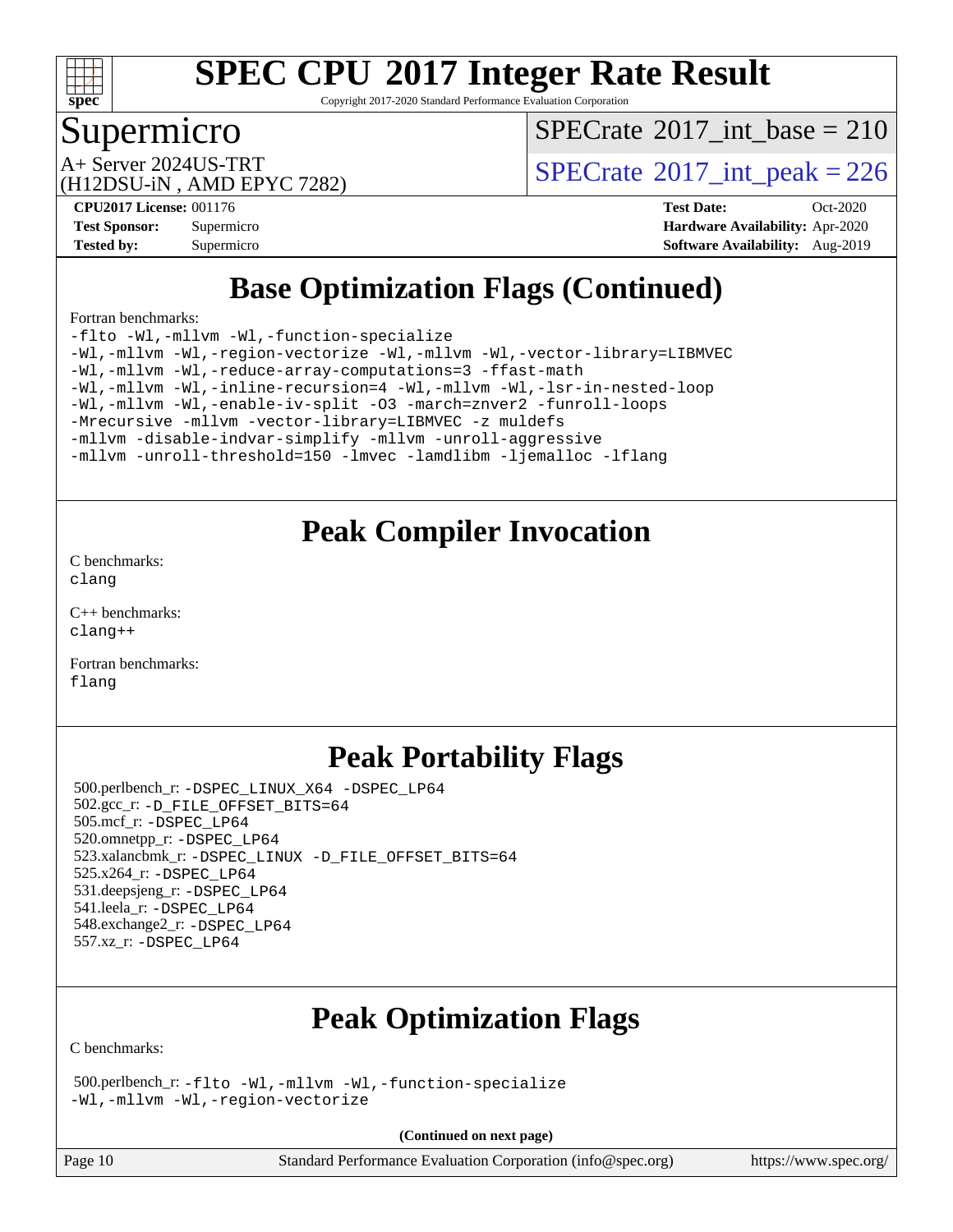

Copyright 2017-2020 Standard Performance Evaluation Corporation

#### Supermicro

 $SPECTate$ <sup>®</sup>[2017\\_int\\_base =](http://www.spec.org/auto/cpu2017/Docs/result-fields.html#SPECrate2017intbase) 210

(H12DSU-iN , AMD EPYC 7282)

A+ Server 2024US-TRT  $SPECTate$ <sup>®</sup>[2017\\_int\\_peak = 2](http://www.spec.org/auto/cpu2017/Docs/result-fields.html#SPECrate2017intpeak)26

**[CPU2017 License:](http://www.spec.org/auto/cpu2017/Docs/result-fields.html#CPU2017License)** 001176 **[Test Date:](http://www.spec.org/auto/cpu2017/Docs/result-fields.html#TestDate)** Oct-2020 **[Test Sponsor:](http://www.spec.org/auto/cpu2017/Docs/result-fields.html#TestSponsor)** Supermicro **[Hardware Availability:](http://www.spec.org/auto/cpu2017/Docs/result-fields.html#HardwareAvailability)** Apr-2020 **[Tested by:](http://www.spec.org/auto/cpu2017/Docs/result-fields.html#Testedby)** Supermicro **[Software Availability:](http://www.spec.org/auto/cpu2017/Docs/result-fields.html#SoftwareAvailability)** Aug-2019

### **[Peak Optimization Flags \(Continued\)](http://www.spec.org/auto/cpu2017/Docs/result-fields.html#PeakOptimizationFlags)**

```
 500.perlbench_r (continued):
-Wl,-mllvm -Wl,-vector-library=LIBMVEC
-Wl,-mllvm -Wl,-reduce-array-computations=3
-fprofile-instr-generate(pass 1)
-fprofile-instr-use(pass 2) -Ofast -march=znver2
-mno-sse4a -fstruct-layout=5
-mllvm -vectorize-memory-aggressively
-mllvm -function-specialize -mllvm -enable-gvn-hoist
-mllvm -unroll-threshold=50 -fremap-arrays
-mllvm -vector-library=LIBMVEC
-mllvm -reduce-array-computations=3
-mllvm -global-vectorize-slp -mllvm -inline-threshold=1000
-flv-function-specialization -lmvec -lamdlibm -ljemalloc
-lflang
 502.gcc_r: -m32 -flto -Wl,-mllvm -Wl,-function-specialize
-Wl,-mllvm -Wl,-region-vectorize
-Wl,-mllvm -Wl,-vector-library=LIBMVEC
-Wl,-mllvm -Wl,-reduce-array-computations=3 -Ofast
-march=znver2 -mno-sse4a -fstruct-layout=5
-mllvm -vectorize-memory-aggressively
-mllvm -function-specialize -mllvm -enable-gvn-hoist
-mllvm -unroll-threshold=50 -fremap-arrays
-mllvm -vector-library=LIBMVEC
-mllvm -reduce-array-computations=3
-mllvm -global-vectorize-slp -mllvm -inline-threshold=1000
-flv-function-specialization -fgnu89-inline -ljemalloc
 505.mcf_r: -flto -Wl,-mllvm -Wl,-function-specialize
-Wl,-mllvm -Wl,-region-vectorize
-Wl,-mllvm -Wl,-vector-library=LIBMVEC
-Wl,-mllvm -Wl,-reduce-array-computations=3 -Ofast
-march=znver2 -mno-sse4a -fstruct-layout=5
-mllvm -vectorize-memory-aggressively
-mllvm -function-specialize -mllvm -enable-gvn-hoist
-mllvm -unroll-threshold=50 -fremap-arrays
-mllvm -vector-library=LIBMVEC
-mllvm -reduce-array-computations=3
-mllvm -global-vectorize-slp -mllvm -inline-threshold=1000
-flv-function-specialization -lmvec -lamdlibm -ljemalloc
-lflang
 525.x264_r: Same as 500.perlbench_r
 557.xz_r: basepeak = yes
                                    (Continued on next page)
```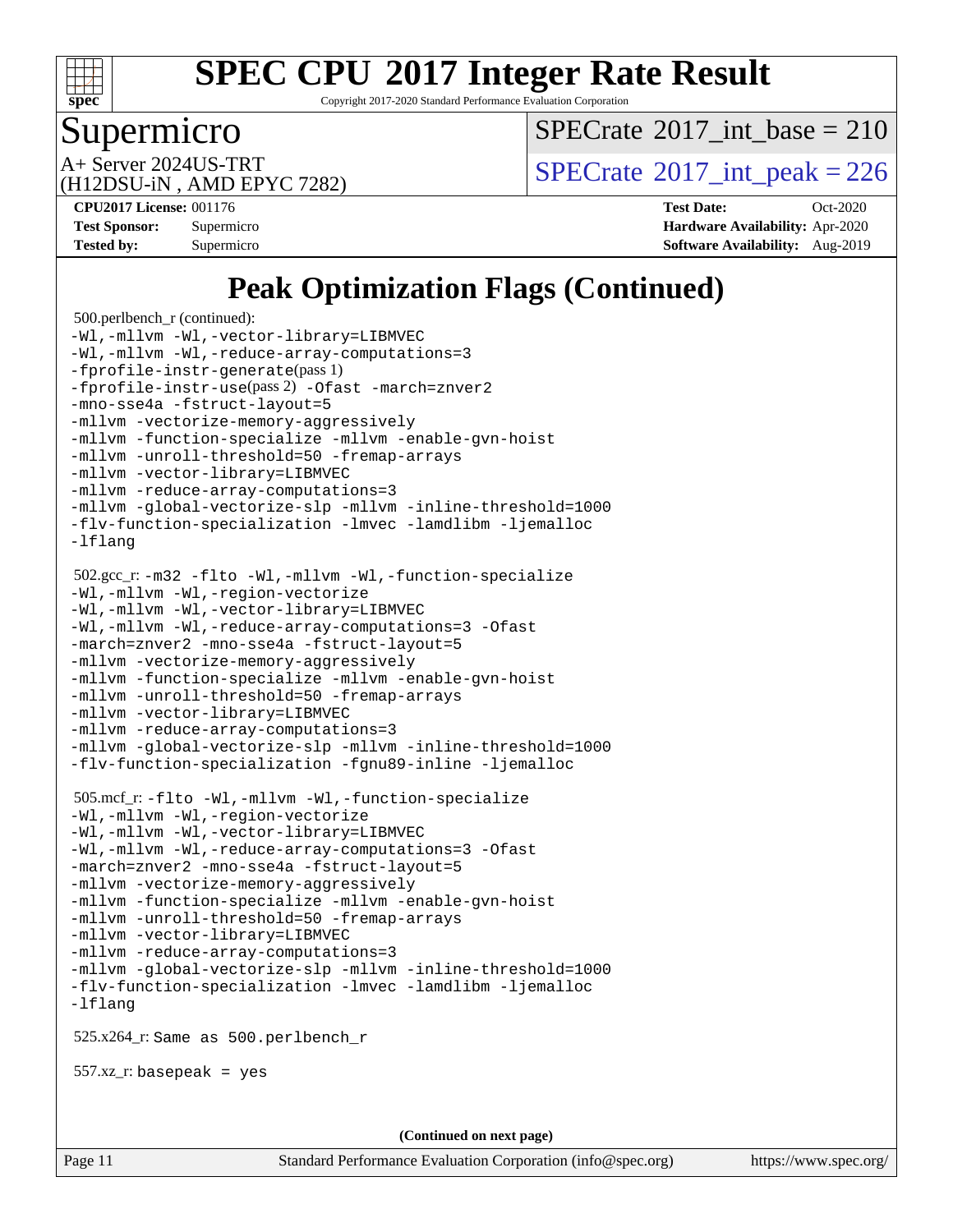

Copyright 2017-2020 Standard Performance Evaluation Corporation

#### Supermicro

 $SPECTate$ <sup>®</sup>[2017\\_int\\_base =](http://www.spec.org/auto/cpu2017/Docs/result-fields.html#SPECrate2017intbase) 210

(H12DSU-iN , AMD EPYC 7282)

A+ Server 2024US-TRT  $SPECTate$ <sup>®</sup>[2017\\_int\\_peak = 2](http://www.spec.org/auto/cpu2017/Docs/result-fields.html#SPECrate2017intpeak)26

**[CPU2017 License:](http://www.spec.org/auto/cpu2017/Docs/result-fields.html#CPU2017License)** 001176 **[Test Date:](http://www.spec.org/auto/cpu2017/Docs/result-fields.html#TestDate)** Oct-2020 **[Test Sponsor:](http://www.spec.org/auto/cpu2017/Docs/result-fields.html#TestSponsor)** Supermicro **[Hardware Availability:](http://www.spec.org/auto/cpu2017/Docs/result-fields.html#HardwareAvailability)** Apr-2020 **[Tested by:](http://www.spec.org/auto/cpu2017/Docs/result-fields.html#Testedby)** Supermicro **[Software Availability:](http://www.spec.org/auto/cpu2017/Docs/result-fields.html#SoftwareAvailability)** Aug-2019

## **[Peak Optimization Flags \(Continued\)](http://www.spec.org/auto/cpu2017/Docs/result-fields.html#PeakOptimizationFlags)**

[C++ benchmarks:](http://www.spec.org/auto/cpu2017/Docs/result-fields.html#CXXbenchmarks)

520.omnetpp\_r: basepeak = yes

 523.xalancbmk\_r: [-m32](http://www.spec.org/cpu2017/results/res2020q4/cpu2017-20201027-24305.flags.html#user_peakCXXLD523_xalancbmk_r_F-m32) [-flto](http://www.spec.org/cpu2017/results/res2020q4/cpu2017-20201027-24305.flags.html#user_peakCXXOPTIMIZELDFLAGS523_xalancbmk_r_aocc-flto) [-Wl,-mllvm -Wl,-function-specialize](http://www.spec.org/cpu2017/results/res2020q4/cpu2017-20201027-24305.flags.html#user_peakLDFLAGS523_xalancbmk_r_F-function-specialize_7e7e661e57922243ee67c9a1251cb8910e607325179a0ce7f2884e09a6f5d4a5ef0ae4f37e8a2a11c95fc48e931f06dc2b6016f14b511fcb441e048bef1b065a) [-Wl,-mllvm -Wl,-region-vectorize](http://www.spec.org/cpu2017/results/res2020q4/cpu2017-20201027-24305.flags.html#user_peakLDFLAGS523_xalancbmk_r_F-region-vectorize_fb6c6b5aa293c88efc6c7c2b52b20755e943585b1fe8658c35afef78727fff56e1a56891413c30e36b8e2a6f9a71126986319243e80eb6110b78b288f533c52b) [-Wl,-mllvm -Wl,-vector-library=LIBMVEC](http://www.spec.org/cpu2017/results/res2020q4/cpu2017-20201027-24305.flags.html#user_peakLDFLAGS523_xalancbmk_r_F-use-vector-library_0a14b27fae317f283640384a31f7bfcc2bd4c1d0b5cfc618a3a430800c9b20217b00f61303eff223a3251b4f06ffbc9739dc5296db9d1fbb9ad24a3939d86d66) [-Wl,-mllvm -Wl,-reduce-array-computations=3](http://www.spec.org/cpu2017/results/res2020q4/cpu2017-20201027-24305.flags.html#user_peakLDFLAGS523_xalancbmk_r_F-reduce-array-computations_b882aefe7a5dda4e33149f6299762b9a720dace3e498e13756f4c04e5a19edf5315c1f3993de2e61ec41e8c206231f84e05da7040e1bb5d69ba27d10a12507e4) [-Ofast](http://www.spec.org/cpu2017/results/res2020q4/cpu2017-20201027-24305.flags.html#user_peakCXXOPTIMIZE523_xalancbmk_r_aocc-Ofast) [-march=znver2](http://www.spec.org/cpu2017/results/res2020q4/cpu2017-20201027-24305.flags.html#user_peakCXXOPTIMIZE523_xalancbmk_r_aocc-march_3e2e19cff2eeef60c5d90b059483627c9ea47eca6d66670dbd53f9185f6439e27eb5e104cf773e9e8ab18c8842ce63e461a3e948d0214bd567ef3ade411bf467) [-flv-function-specialization](http://www.spec.org/cpu2017/results/res2020q4/cpu2017-20201027-24305.flags.html#user_peakCXXOPTIMIZE523_xalancbmk_r_F-flv-function-specialization) [-mllvm -unroll-threshold=100](http://www.spec.org/cpu2017/results/res2020q4/cpu2017-20201027-24305.flags.html#user_peakCXXOPTIMIZE523_xalancbmk_r_F-unroll-threshold_2755d0c78138845d361fa1543e3a063fffa198df9b3edf0cfb856bbc88a81e1769b12ac7a550c5d35197be55360db1a3f95a8d1304df999456cabf5120c45168) [-mllvm -enable-partial-unswitch](http://www.spec.org/cpu2017/results/res2020q4/cpu2017-20201027-24305.flags.html#user_peakCXXOPTIMIZE523_xalancbmk_r_F-enable-partial-unswitch_6e1c33f981d77963b1eaf834973128a7f33ce3f8e27f54689656697a35e89dcc875281e0e6283d043e32f367dcb605ba0e307a92e830f7e326789fa6c61b35d3) [-mllvm -loop-unswitch-threshold=200000](http://www.spec.org/cpu2017/results/res2020q4/cpu2017-20201027-24305.flags.html#user_peakCXXOPTIMIZE523_xalancbmk_r_F-loop-unswitch-threshold_f9a82ae3270e55b5fbf79d0d96ee93606b73edbbe527d20b18b7bff1a3a146ad50cfc7454c5297978340ae9213029016a7d16221274d672d3f7f42ed25274e1d) [-mllvm -vector-library=LIBMVEC](http://www.spec.org/cpu2017/results/res2020q4/cpu2017-20201027-24305.flags.html#user_peakCXXOPTIMIZE523_xalancbmk_r_F-use-vector-library_e584e20b4f7ec96aa109254b65d8e01d864f3d68580371b9d93ed7c338191d4cfce20c3c864632264effc6bbe4c7c38153d02096a342ee92501c4a53204a7871) [-mllvm -inline-threshold=1000](http://www.spec.org/cpu2017/results/res2020q4/cpu2017-20201027-24305.flags.html#user_peakCXXOPTIMIZE523_xalancbmk_r_dragonegg-llvm-inline-threshold_b7832241b0a6397e4ecdbaf0eb7defdc10f885c2a282fa3240fdc99844d543fda39cf8a4a9dccf68cf19b5438ac3b455264f478df15da0f4988afa40d8243bab) [-ljemalloc](http://www.spec.org/cpu2017/results/res2020q4/cpu2017-20201027-24305.flags.html#user_peakEXTRA_LIBS523_xalancbmk_r_jemalloc-lib)

```
 531.deepsjeng_r: -flto -Wl,-mllvm -Wl,-function-specialize
-Wl,-mllvm -Wl,-region-vectorize
-Wl,-mllvm -Wl,-vector-library=LIBMVEC
-Wl,-mllvm -Wl,-reduce-array-computations=3 -Ofast
-march=znver2 -flv-function-specialization
-mllvm -unroll-threshold=100
-mllvm -enable-partial-unswitch
-mllvm -loop-unswitch-threshold=200000
-mllvm -vector-library=LIBMVEC
-mllvm -inline-threshold=1000 -lmvec -lamdlibm -ljemalloc
-lflang
```
541.leela\_r: basepeak = yes

[Fortran benchmarks](http://www.spec.org/auto/cpu2017/Docs/result-fields.html#Fortranbenchmarks):

548.exchange2\_r: basepeak = yes

#### **[Peak Other Flags](http://www.spec.org/auto/cpu2017/Docs/result-fields.html#PeakOtherFlags)**

[C benchmarks](http://www.spec.org/auto/cpu2017/Docs/result-fields.html#Cbenchmarks):

502.gcc\_r: [-L/sppo/dev/cpu2017/v110/amd\\_rate\\_aocc200\\_rome\\_C\\_lib/32](http://www.spec.org/cpu2017/results/res2020q4/cpu2017-20201027-24305.flags.html#user_peakEXTRA_LIBS502_gcc_r_Link_path_a9570a09ab7984dec96953723679ba46d1cc889e68ea807206190854d2467589825e735b1949203d0133560968f4d6db4c58ee4bd595cb0557b3761d194796c7)

[C++ benchmarks:](http://www.spec.org/auto/cpu2017/Docs/result-fields.html#CXXbenchmarks)

523.xalancbmk\_r: [-L/sppo/dev/cpu2017/v110/amd\\_rate\\_aocc200\\_rome\\_C\\_lib/32](http://www.spec.org/cpu2017/results/res2020q4/cpu2017-20201027-24305.flags.html#user_peakEXTRA_LIBS523_xalancbmk_r_Link_path_a9570a09ab7984dec96953723679ba46d1cc889e68ea807206190854d2467589825e735b1949203d0133560968f4d6db4c58ee4bd595cb0557b3761d194796c7)